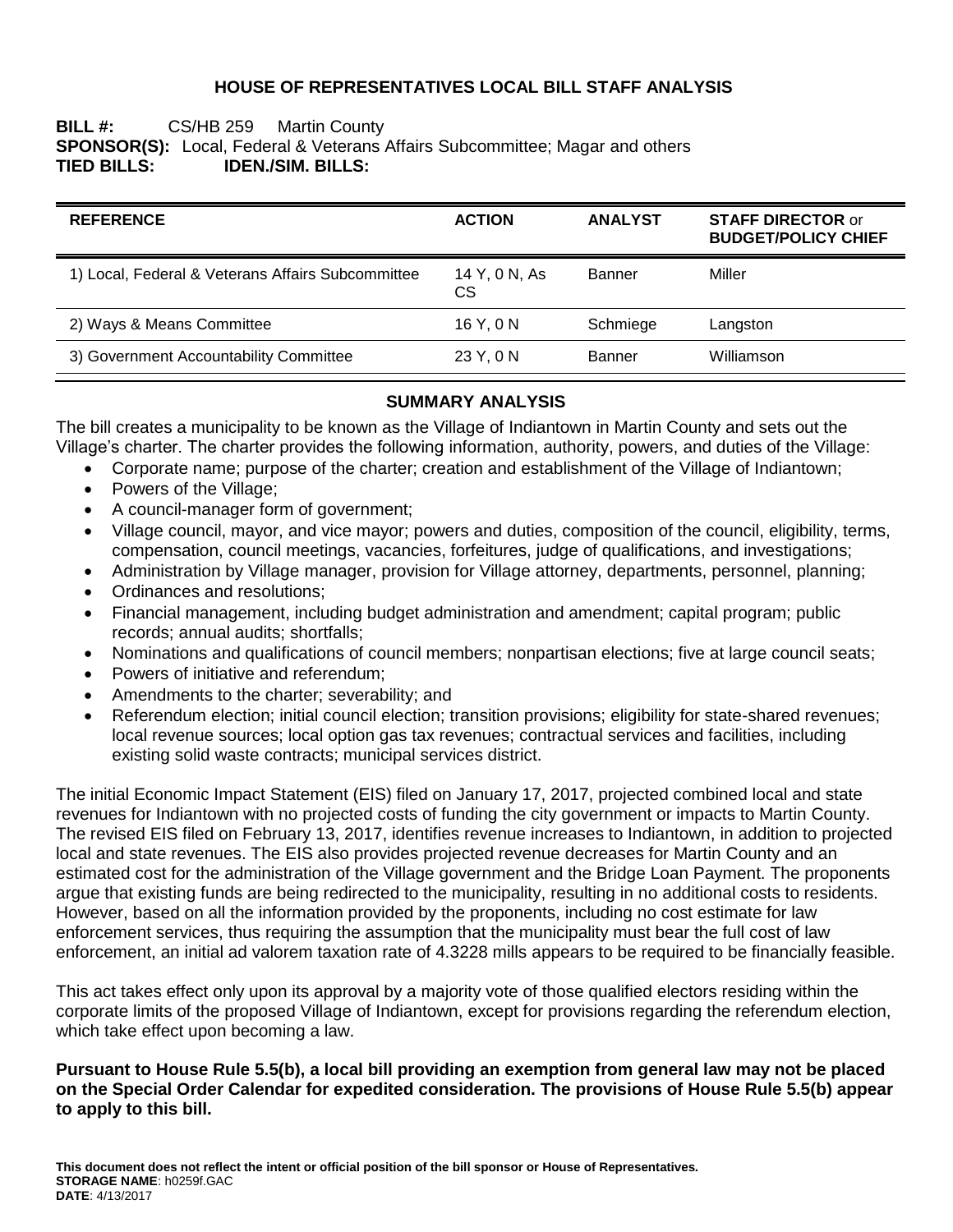### **FULL ANALYSIS**

#### **I. SUBSTANTIVE ANALYSIS**

#### A. EFFECT OF PROPOSED CHANGES:

By adopting the statutory requirements in chapter 165, F.S., the Legislature carefully and clearly articulated the standards and minimum requirements for any community, no matter what its circumstances, to seek municipal incorporation. If a community meets the minimum factual conditions and submits a plan demonstrating a willingness to fund proposed government services in a manner that is financially responsible not only to the residents of the community but to neighboring governments and the state, the proposed municipal incorporation may be feasible.

#### **Present Situation**

#### Provisions of Law Controlling Municipal Incorporation

### *Constitutional Provisions*

The Florida Constitution states municipalities<sup>1</sup> may be established or abolished and their charters amended pursuant to general or special law. Municipalities are constitutionally granted all governmental, corporate, and proprietary powers necessary to conduct municipal government, perform municipal functions, and render municipal services. Additionally, municipalities are constitutionally authorized to exercise any power for municipal purposes except when expressly prohibited by general or special law.<sup>2</sup> The power to tax is granted only by general law.<sup>3</sup> The legislative body of a municipal government is constitutionally required to be elected.<sup>4</sup>

### *Municipal Home Rule Powers Act*

The Municipal Home Rule Powers Act (Powers Act)<sup>5</sup> acknowledges the constitutional grant of municipal powers and authorizations. Nothing in the Powers Act may be construed to permit any change in a special law or municipal charter without approval by referendum<sup>6</sup> if the change affects any of the following:<sup>7</sup>

- The exercise of extraterritorial powers;
- An area that includes lands within and without a municipality;
- The creation or existence of a municipality;
- The terms of elected officers and their manner of election, except for the selection of election dates and qualifying periods for candidates and for changes in terms necessitated by change in election dates;
- The distribution of powers among elected officers;
- Matters prescribed by charter relating to appointive boards;
- Any change in form of government; or
- Any rights of municipal employees.

 $<sup>1</sup>$  Art. VIII, s. 2(a), Fla. Const. A municipality is a local government entity, located within a county that is created to perform</sup> additional functions and provide additional services for the particular benefit of the population within the municipality. The term "municipality" can be used interchangeably with the terms "city," "town," and "village."

 $2$  Art. VIII, s. 2(b), Fla. Const.

 $3$  Art. VII, s. 9(a), Fla. Const.

 $<sup>4</sup>$  Art. VIII, s. 2(b), Fla. Const.</sup>

 $<sup>5</sup>$  Chapter 166, F.S.</sup>

 $<sup>6</sup>$  As provided in s. 166.031, F.S.</sup>

 $7$  Section 166.021(4), F.S.

**STORAGE NAME**: h0259f.GAC **PAGE: 2**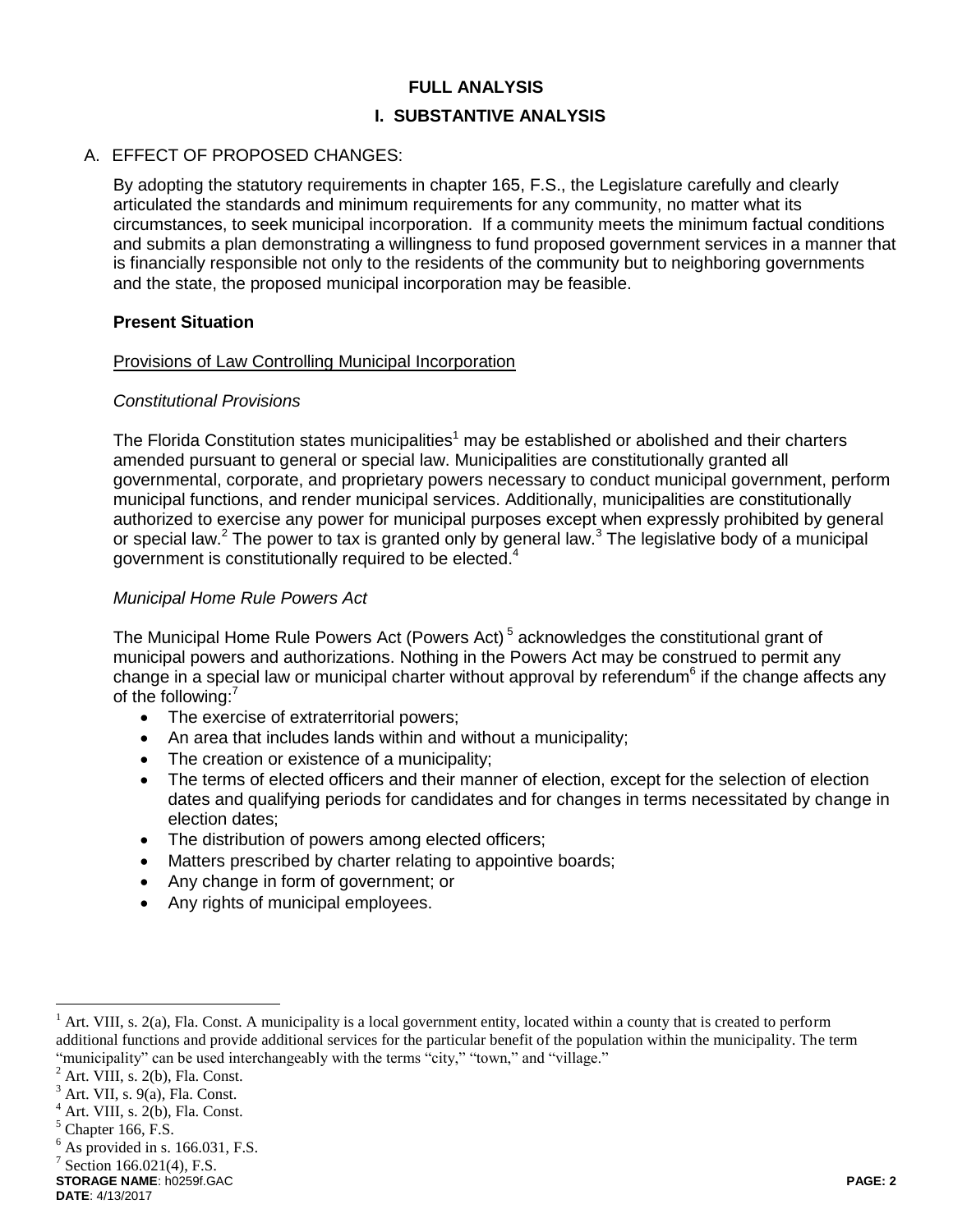# *Formation of Municipalities Act*

Florida law governing the formation and dissolution of municipal governments is found in the Formation of Municipalities Act (Formation Act).<sup>8</sup> The stated purpose of the Formation Act is to provide standards, direction, and procedures for the incorporation, merger, and dissolution of municipalities so as to achieve the following:

- Orderly patterns of urban growth and land use;
- Adequate quality and quantity of local public services;
- Financial integrity of municipalities;
- The elimination or reduction of avoidable and undesirable differentials in fiscal capacity among neighboring local governmental jurisdictions; and
- Equity in the financing of municipal services.

Under the Formation Act, a municipal government may be established where no such government exists only if the Legislature adopts the municipal charter by special act after determining the appropriate standards have been met.<sup>9</sup>

# Physical Requirements for Municipal Incorporation<sup>10</sup>

The area proposed for incorporation must meet the following conditions in order to be eligible for incorporation:

- Be compact, contiguous, and amenable to separate municipal government.
- Have a total population, as determined in the latest official state census, special census or estimate of population, of at least 1,500 persons in counties with a population of 75,000 or less, and of at least 5,000 persons in counties with a population of more than 75,000.
- Have an average population density of at least 1.5 persons per acre or have extraordinary conditions requiring the establishment of a municipal corporation with less existing density.
- Have a minimum distance of at least two miles from the boundaries of an existing municipality within the county. Alternatively, it must have an extraordinary natural boundary that requires separate municipal governments.
- Have a proposed municipal charter that prescribes the form of government and clearly defines the responsibility for legislative and executive functions, and does not prohibit the legislative body from exercising its power to levy any tax authorized by the Florida Constitution or general law.
- Have a plan for incorporation honoring existing contracts for solid waste collection services in the affected areas for the shorter of five years or the remainder of the contract term.<sup>11</sup>

# Procedural Requirements for Municipal Incorporation

# *Special Act*

The Legislature has chosen to create the charter for a new municipality only by special act.<sup>12</sup> Municipal incorporations are initiated as local bills, a type of special act. A local bill is legislation relating to (or designed to operate only in) a specifically indicated part of the state or purporting to operate within a classified territory when such classification is not permissible or legal in a general bill.<sup>13</sup> To incorporate

 $\overline{a}$ 

**STORAGE NAME**: h0259f.GAC **PAGE: 3**

 $8$  Chapter 165, F.S.

 $9$  An exception to this principle is the home rule authority of Miami-Dade County, where the board of county commissioners has been granted the exclusive power to create municipalities within that county through the Florida Constitution. *See* s. 165.022, F.S., and Art. VIII, s. 6(e), Fla. Const. Adopted in 1957, the Miami-Dade County Home Rule Charter provides for the creation of new municipalities at Art. 6, s. 6.05.

 $10$  Section 165.061, F.S.

 $11$  In accordance with Art. I, s. 10, Fla. Const.

 $12$  Section 165.041(1)(a), F.S.

<sup>13</sup> *State ex rel. Landis v. Harris*, 163 So. 237, 240 (Fla.1934).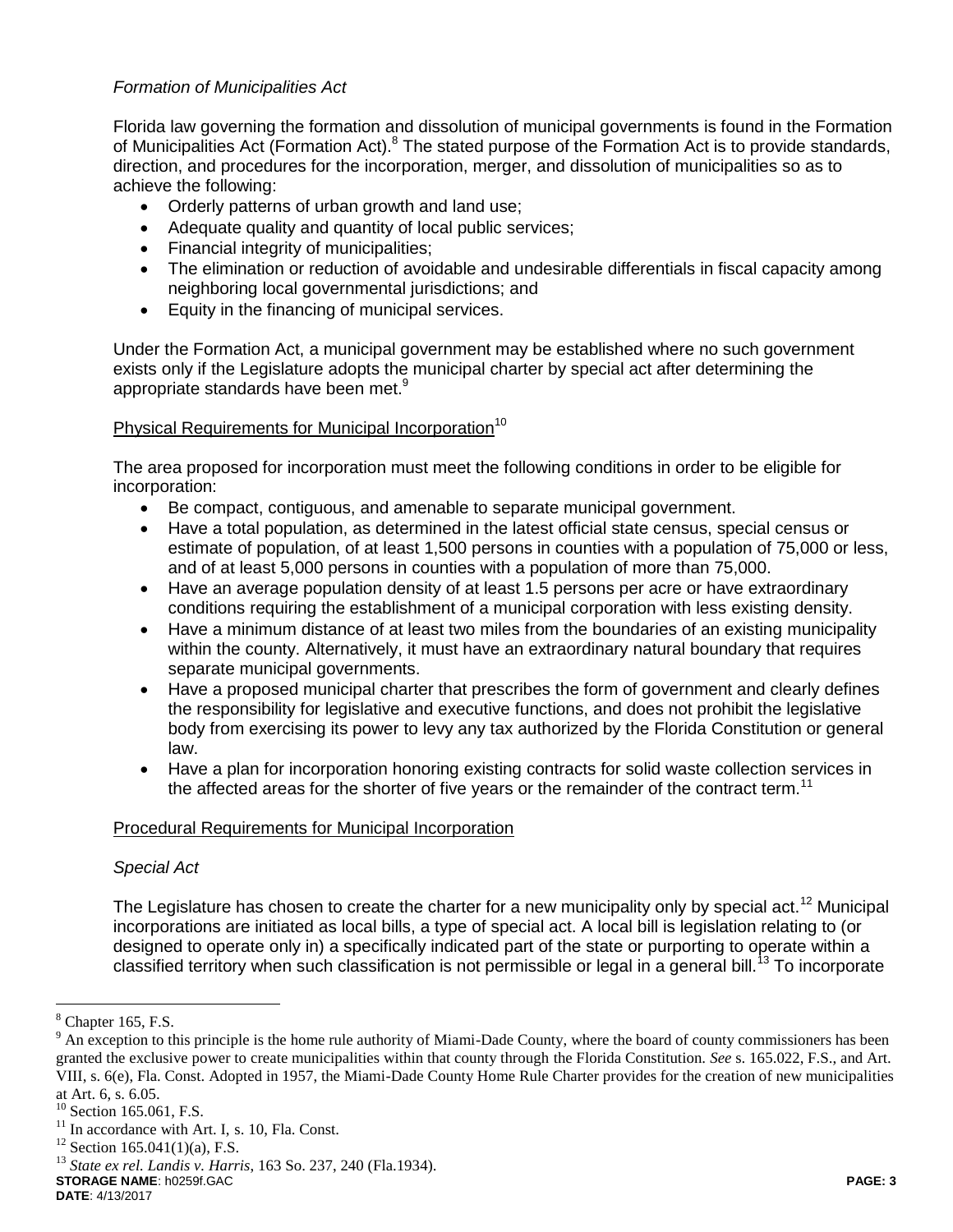a municipality, the special act must include a proposed municipal charter prescribing the form of government and clearly defining the legislative and executive functions of city government. The special act may not prohibit or limit tax levies otherwise authorized by law.<sup>14</sup>

Unless conditioned to become effective only upon approval by qualified electors, no special act may be passed without prior publication of intent to seek such enactment.<sup>15</sup> The notice of intent to file must be published in the manner provided by general law.<sup>16</sup> Because of the impact on local residents of creating a new form of local government, the Legislature generally requires a special act incorporating a municipality to be subject to a referendum. A bill proposing creation of a municipality will be reviewed based on the statutory standards for municipal incorporation.<sup>17</sup>

# *Local Bill Process*

As a local bill, a proposed municipal incorporation may not be considered prior to the receipt of an original Economic Impact Statement and a Local Bill Certification Form.<sup>18</sup> The Economic Impact Statement should assess the cost of implementation, state the bearer of such cost, and identify who will benefit from the passage of the special act. The Local Bill Certification Form certifies the purpose of the bill cannot be accomplished locally, a public hearing has been held, all statutory and constitutional requirements have been met, and a majority of the local legislative delegation<sup>19</sup> approves the bill.

# *Feasibility Study*

A feasibility study and a local bill proposing the municipal government charter must be submitted for consideration of incorporation. The feasibility study is a survey of the proposed area to be incorporated. The purpose of the study is to enable the Legislature to determine whether (1) the area meets the statutory requirements for incorporation, and (2) incorporation is financially feasible. The feasibility study must be completed and submitted to the Legislature no later than the first Monday after September 1 of the year before the regular legislative session during which the municipal charter would be enacted. $20$ 

In 1999, the Legislature revised s.165.041, F.S., by adding new, detailed requirements for the preparation of the required feasibility study for any area requesting incorporation. Specifically, the study must include:

- The general location of territory subject to a boundary change and a map of the area that identifies the proposed change.
- The major reasons for proposing the boundary change.
- The following characteristics of the area:
	- $\circ$  A list of the current land use designations applied to the subject area in the county comprehensive plan.
	- $\circ$  A list of the current county zoning designations applied to the subject area.
	- o A general statement of present land use characteristics of the area.
	- o A description of development being proposed for the territory, if any, and a statement of when actual development is expected to begin, if known.
- A list of all public agencies whose current boundaries fall within the boundary of the territory proposed for the change or reorganization.

 $14$  Section 165.061(1)(e)2., F.S.

<sup>15</sup> Art. III, s. 10, Fla. Const.

<sup>&</sup>lt;sup>16</sup> Section 11.02, F.S., specifies the publication of notice must occur one time, at least 30 days prior to introduction of the local bill in the Legislature.

<sup>&</sup>lt;sup>17</sup> Section 165.061, F.S.

<sup>&</sup>lt;sup>18</sup> Florida House of Representatives, Local, Federal & Veterans Affairs Subcommittee, 2017-2018 Local Bill Policies and Procedures Manual.

<sup>&</sup>lt;sup>19</sup> A legislative delegation is a group of legislators representing the same county.

**STORAGE NAME**: h0259f.GAC **PAGE: 4**  $^{20}$  Section 165.041(1)(b), F.S. For any proposed incorporations to be considered during the 2017 Legislative Session, this deadline fell on September 5, 2016.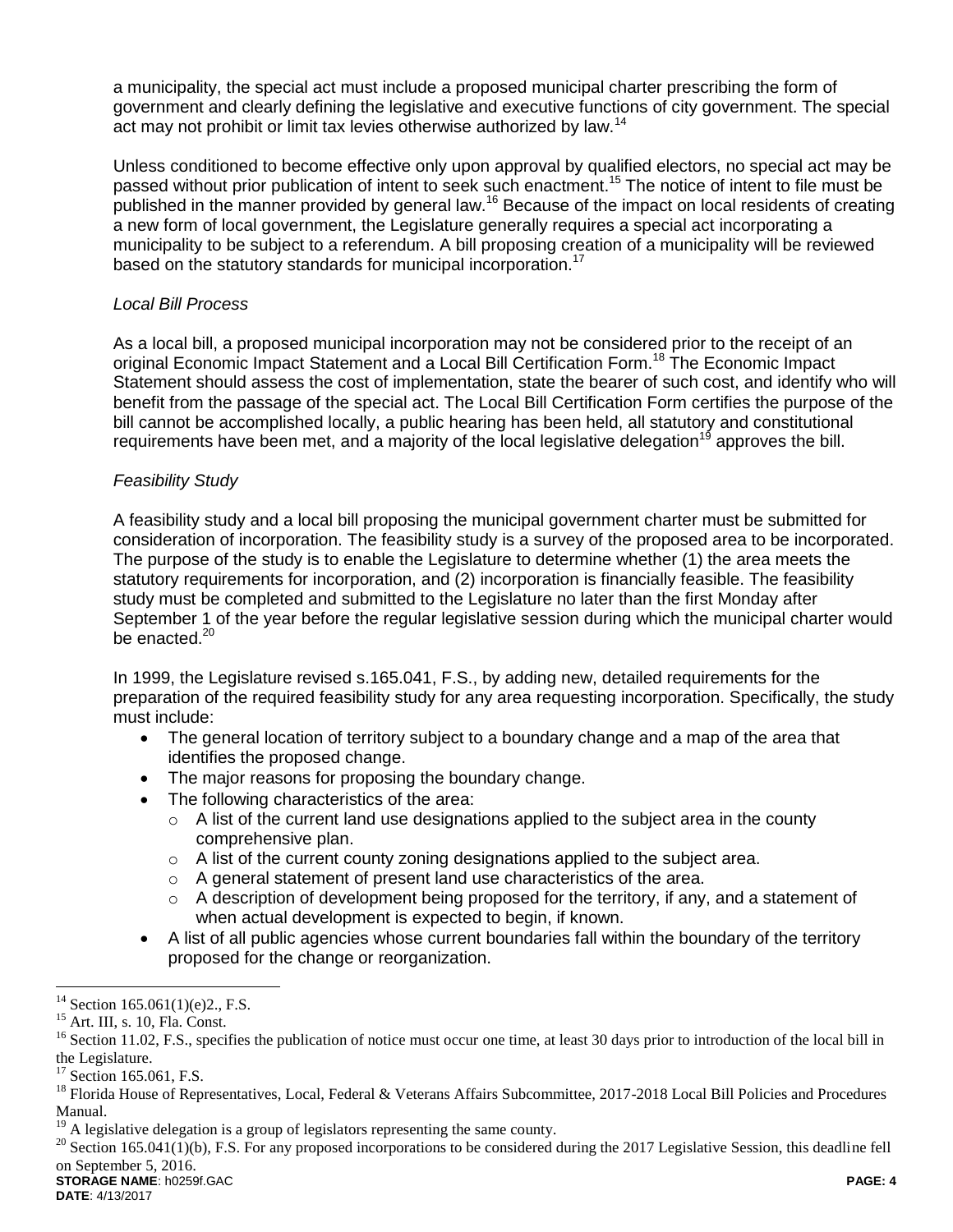- A list of current services being provided within the proposed incorporation area and the estimated costs for each current service.
- A list of proposed services to be provided within the proposed incorporation area and the estimated cost of the proposed services.
- The names and addresses of three officers or persons submitting the proposal.
- Evidence of fiscal capacity and an organizational plan that, at a minimum, includes:
	- Existing tax bases, including ad valorem taxable value, utility taxes, sales and use taxes, franchise taxes, license and permit fees, charges for services, fines and forfeitures, and other revenue sources, as appropriate.
	- $\circ$  A five-year operational plan that, at a minimum, includes proposed staffing, building acquisition and construction, debt issuance, and budgets.
- Data and analysis to support the conclusion that incorporation is necessary and financially feasible, including population projections and population density calculations, and an explanation concerning methodologies used for such analysis.
- Evaluation of the alternatives available to the area to address its policy concerns.
- Evidence that the proposed municipality meets the standards for incorporation in s. 165.061, F.S.

In counties that have adopted a municipal overlay for municipal incorporation, $21$  such information must also be submitted to the Legislature. This information should be used to evaluate the feasibility of a proposed municipal incorporation in the geographic area.

# The Proposed Village of Indiantown<sup>22</sup>

Indiantown is a well-established community dating back to the early 19th century. Indiantown is located in an unincorporated part of western Martin County roughly 15 miles west of Stuart, 8 miles north of the Palm Beach County line, and bordered by the St. Lucie Canal. According to the 2010 U.S. Census, the population of this Census Designated Place was 6,083.

Redevelopment efforts in Indiantown have been ongoing, beginning with a 1997 study focused on the need and issues to expand Indiantown's middle class. In 2000, the Treasure Coast Regional Planning Council conducted a design workshop and issued a report related to the Booker Park area of Indiantown. Additionally, the Indiantown Economic Development Committee completed a survey and compiled a list of projects and issues important to the future planning of the community. Martin County has designated Indiantown as a Community Redevelopment Area  $(CRA)^{23}$  and a Community Redevelopment Plan (CRP) is in place. The CRP is an important component of the county's "2020 Vision for a Sustainable Martin County," which encourages the creation of more livable, mixed use communities within the existing urban service districts.

#### Feasibility of the Proposed Village of Indiantown

This section examines whether the proposed village meets the statutory criteria for the form and structure of municipal government and demonstrates sufficient fiscal integrity for self-governance.

The proponents of municipal incorporation submitted their feasibility study addressing each element required by statute<sup>24</sup> in August 2016. Upon review by staff, the study was found to contain a number of

**STORAGE NAME**: h0259f.GAC **PAGE: 5** <sup>24</sup> BJM Consulting, Inc., *Village of Indiantown Incorporation Feasibility Study*. (August 2016) (herein 2016 Study). *See also* ss.  $165.041(1)$ (b) &  $165.061(1)$ , F.S.

<sup>&</sup>lt;sup>21</sup> Pursuant to s. 163.3217, F.S.

<sup>22</sup> Houston Cuozzo Group, Inc., *Indiantown Community Redevelopment Plan, Prepared for Martin County Community Redevelopment Agency and the Indiantown Neighborhood Advisory Committee, available at* 

https://www.martin.fl.us/sites/default/files/meta\_page\_files/CDD-CRA-Indiantown-CRA-Plan-05-2015.pdf.

<sup>&</sup>lt;sup>23</sup> The entity is known as the Indiantown Community Development District.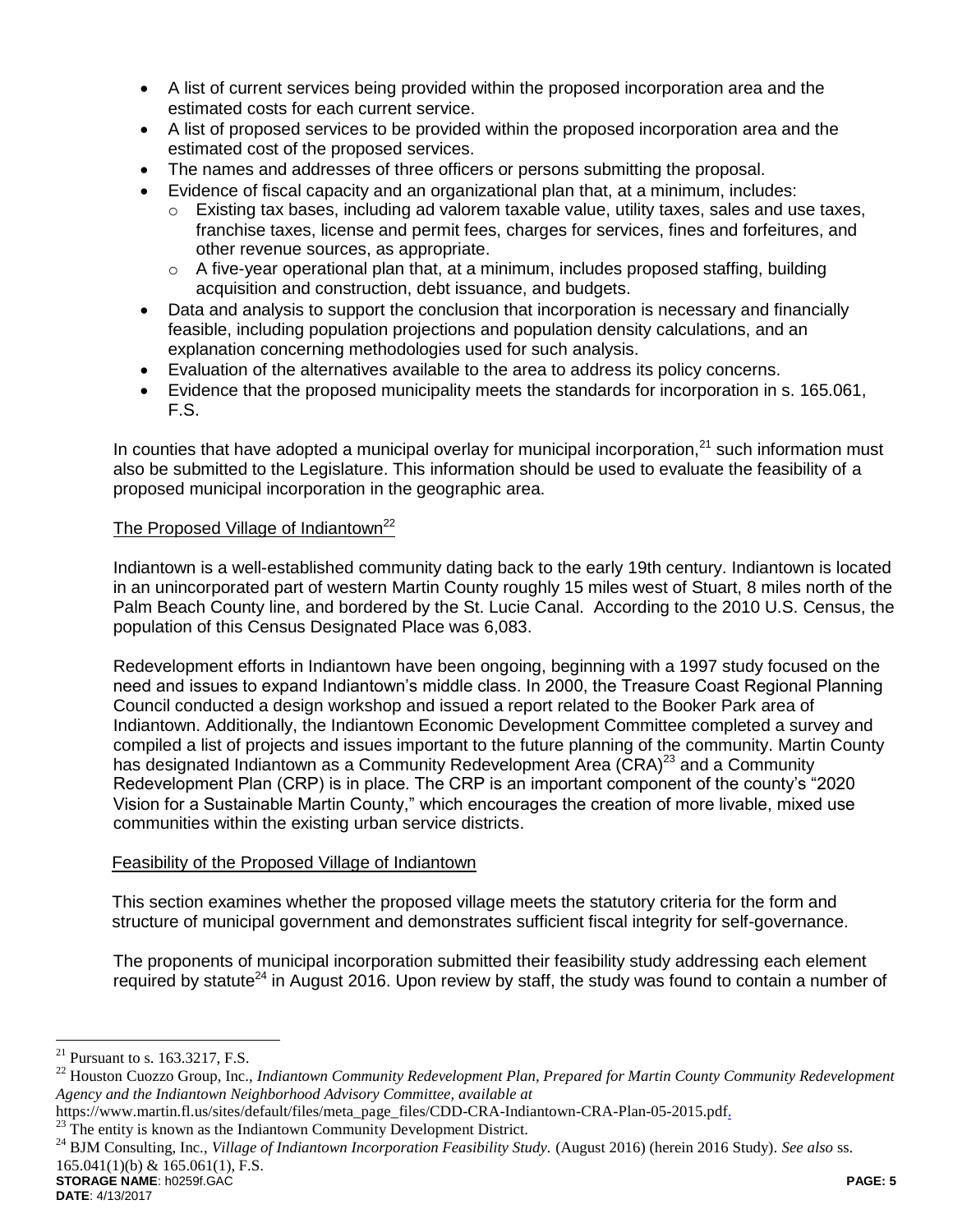deficiencies. Evaluations of the study were also requested from the Departments of Revenue (DOR)<sup>25</sup> and of Economic Opportunity (DEO)<sup>26</sup> and from the Office of Economic and Demographic Research  $(EDR).^{27}$ 

Correspondence between staff and the proponents began in September 2016 with a letter from staff outlining the deficiencies noted in the 2016 Study. Proponents provided a response to that letter in November 2016. The proponent's response also contained a revision to the area proposed for incorporation that removed a parcel from the proposed area. $^{28}$ 

The proponents submitted an Economic Impact Statement (EIS) in January 2017. Upon review, staff noted this initial EIS was inconsistent with data provided in the 2016 Study. A response submitted by the proponents<sup>29</sup> indicated that the EIS was based on more recent data that was not available at the time the 2016 Study was completed. The EIS also accounted for the revision to the area proposed for incorporation.

The proponents submitted a revised feasibility study in February 2017.<sup>30</sup> Upon review, staff determined that several significant deficiencies remained, most specifically the financial feasibility of the proposed municipality when accounting for all necessary community services, including but not limited to, law enforcement. Correspondence between staff and the proponents regarding these issues occurred on February 15, March 6, March 10, and March 14, 2017.

A compilation of how each element is addressed in the 2016 Study; the Revised Study; the evaluations conducted by DOR, DEO and EDR; and subsequent correspondence with the proponents is included below.

### *Meeting the Statutory Criteria for Municipal Incorporation*

### Section 165.041(1)(b)1., F.S. – Location and Boundaries

# *The location of territory subject to boundary change and a map of the area which identifies the proposed change.*

The 2016 Study provides a full legal description of the area proposed for incorporation, recited at lines 103-162 of the bill, together with boundary map. A copy of the general boundary map is attached to this analysis as Appendix B.

DEO and EDR concluded the 2016 Study adequately addressed this requirement and DOR had no comment.

A revised map of the area proposed for incorporation was provided reflecting the removal of the area known as Little Ranch by the proponents in November 2016.

 $^{26}$  DEO, Review of Proposed Village of Indiantown Municipal Incorporation (December 2, 2016) (herein DEO 2016 Review).

**STORAGE NAME**: h0259f.GAC **PAGE: 6** <sup>30</sup> BJM Consulting, Inc., *Village of Indiantown Incorporation Feasibility Study* (February 2017) (herein Revised Study).

<sup>&</sup>lt;sup>25</sup> DOR Memorandum on Proposed Incorporation – Village of Indiantown (December 2, 2016) (herein DOR 2016 Review).

<sup>&</sup>lt;sup>27</sup> Office of Economic and Demographic Research, Letter to Local and Federal Affairs Committee (December 5, 2016) (herein EDR 2016 Review).

<sup>28</sup> The response submitted by the proponents indicated the area known as Little Ranch had been removed, resulting in a decrease to taxable value and reducing the proposed population from 5,717 to 5,457. The response did not indicate any revision to the proposed acreage being incorporated. A revised map was provided. The November email to which the response was attached stated a revised feasibility study would be submitted for review by staff and reviewing agencies. A revised feasibility study finally was submitted on February 13, 2017.

<sup>&</sup>lt;sup>29</sup> The February 2017 letter submitted by proponents reaffirmed the intent to submit a revised feasibility study.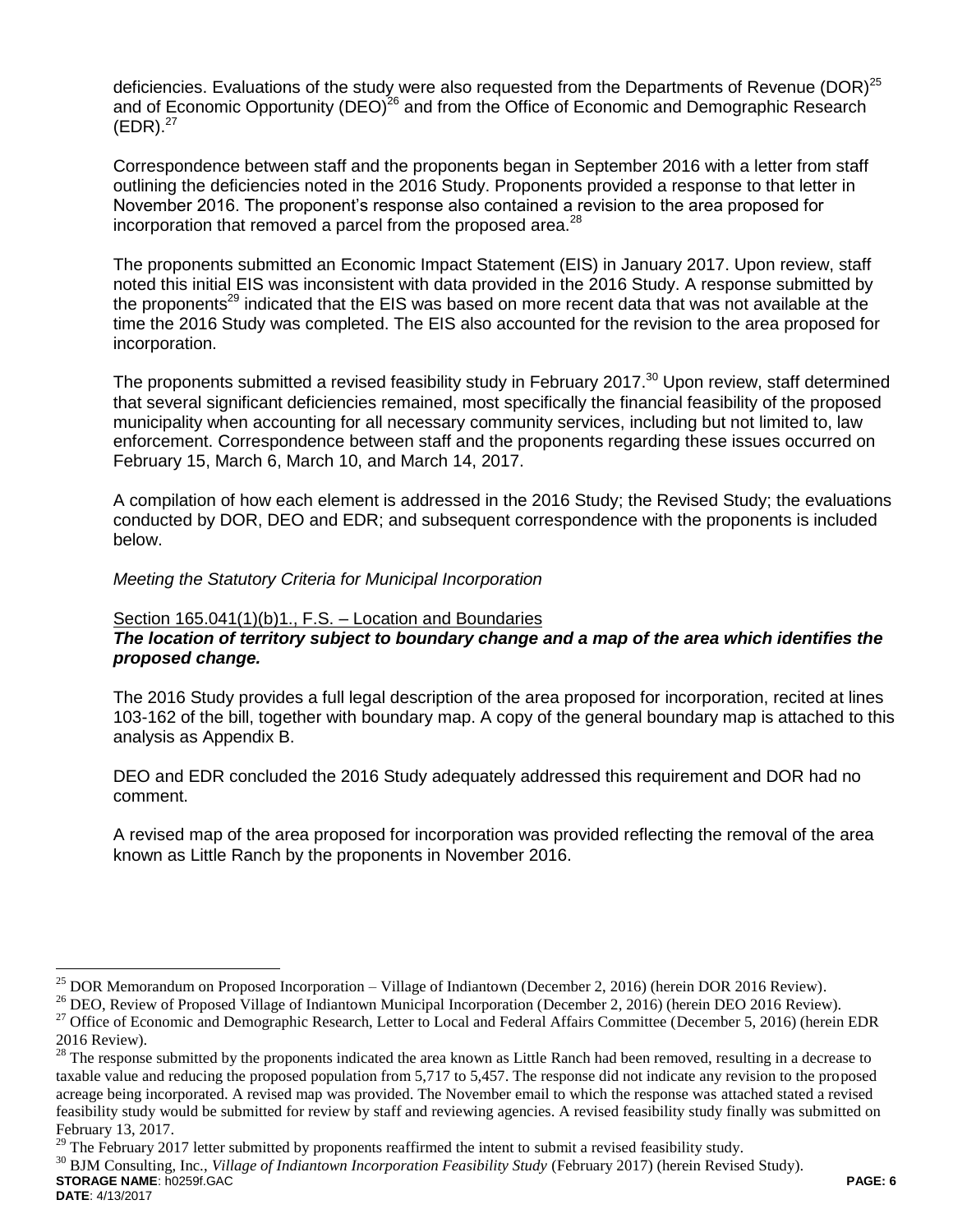# Section 165.041(1)(b)2., F.S. – Major Reasons for Boundary Change *The major reasons for proposing the boundary change.*

The 2016 Study states the area seeks greater control to enhance the residential sector by expanding housing options, enhancing economic development opportunities, and building a community centered plan to address future needs of the area residents.

DEO concluded the 2016 Study adequately addressed this requirement, EDR found no significant issue and DOR had no comment.

### Section 165.041(1)(b)3.a.-d., F.S. – Land Use, Zoning Designations

- *a. A list of the current land use designations applied to the subject area in the county comprehensive plan.*
- *b. A list of the current county zoning designations applied to the subject area.*
- *c. A general statement of present land use characteristics of the area.*
- *d. A description of development being proposed for the territory, if any, and a statement of when actual development is expected to begin, if known.*

The 2016 Study indicates the area has land designated as Industrial, Commercial, Agricultural, Residential, and Utility. The current zoning map included as Exhibit 5 of the Study identifies zoning categories (i.e., A-2, AG-20A, etc.), however, no definitions of these categories is included. The Study also indicates that as of July 31, 2016, no new development is planned in the proposed area of incorporation.

DEO concluded that a general statement of present land use characteristics was adequately included but noted the following deficiencies for each of the other requirements of this section:

- The maps and information regarding the current land use designations were presented on two black and white maps with illegible text. Furthermore, the total land area in the future land use map is 8,830.10 acres, as compared to 9,397.50 acres identified in the 2016 Study. There is no explanation of this discrepancy.
- The future land use and current zoning maps include an abbreviated list of 15 land use designations and 36 zoning categories, respectively. Neither map provides explanations or descriptions of these abbreviations.
- Despite the projection of future growth in the five year revenue and expense forecast, DEO indicated no confirmation of plans for new development planning according to the Martin County Future Land Use Map. There is no explanation of this inconsistency in the 2016 Study.

EDR deferred to DEO's evaluation and DOR had no comment.

### Section 165.041(1)(b)4., F.S. - Public Entities Currently Within the Incorporation Area *A list of all public agencies, such as local governments, school districts, and special districts, whose current boundary falls within the boundary of the territory proposed for the change or reorganization.*

The 2016 Study discusses county government entities, courts with jurisdiction over the area proposed for incorporation in Martin County, the Martin County School District, the Indiantown Community Development District, and the Martin Soil and Water Conservation District. The study indicates no initial impact on these districts due to incorporation, with the exception of the Indiantown Community Development District which could come under the control of the new town if agreed to by the new Village and County.

DEO indicated that the Study indicated that the Martin County CRA would remain under the direction of the County until a decision is made by the new municipal government to change it by negotiating to dissolve or assume authority. In follow-up correspondence, the proponents clarified that the Study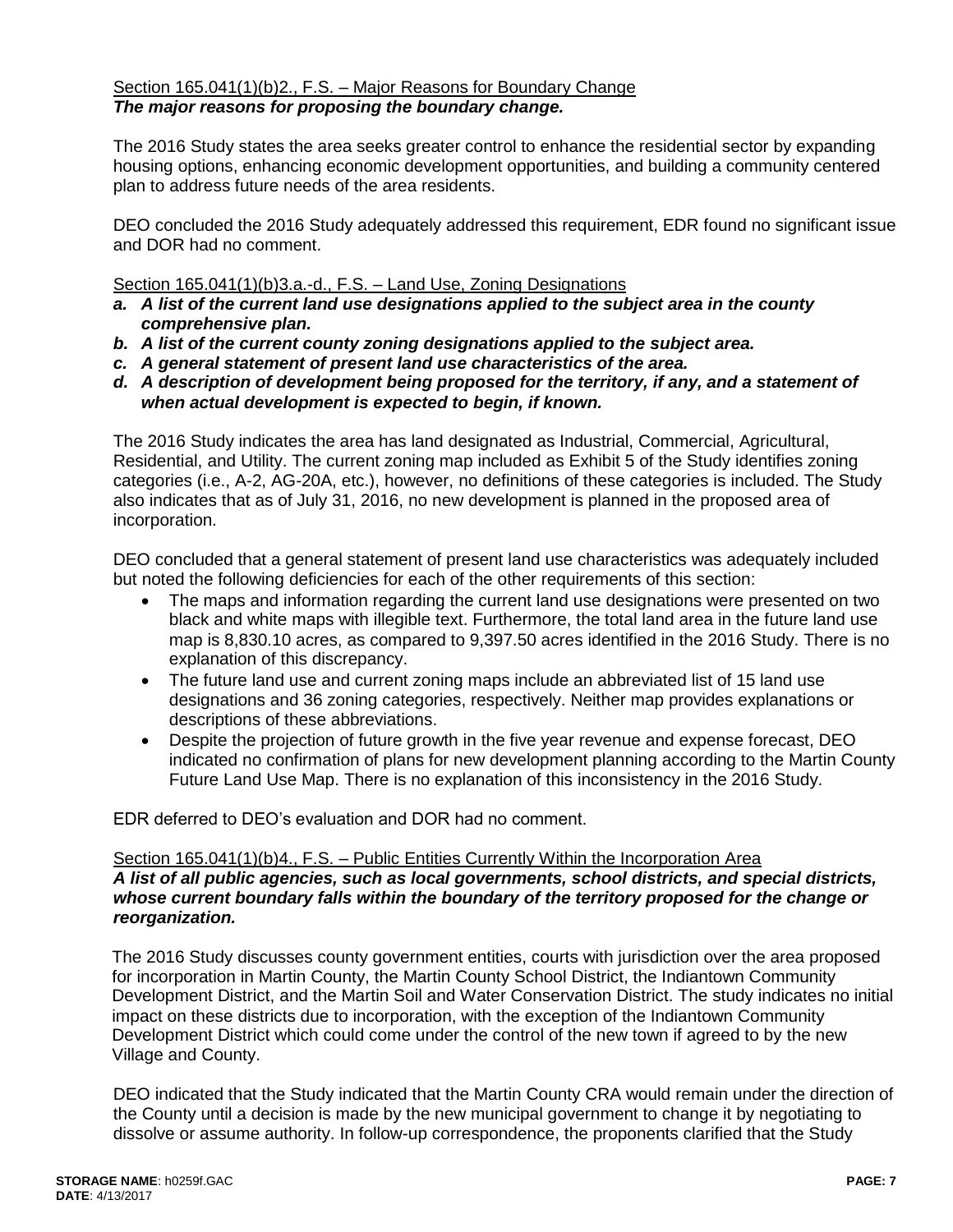intended to reference the Indiantown Community Development District. As a result, DEO's review was based on inaccurate information as presented in the 2016 Study.

EDR concluded the list in the 2016 Study and correspondence appeared complete and adequately addressed this requirement. DOR had no comment.

# Section 165.041(1)(b)5., F.S. – Current Services and Costs

*A list of current services being provided within the proposed incorporation area, including, but not limited to, water, sewer, solid waste, transportation, public works, law enforcement, fire and rescue, zoning, street lighting, parks and recreation, and library and cultural facilities, and the estimated costs for each current service.*

The 2016 Study indicates that Martin County is currently providing the maintenance of right-of-ways, parks, all development services, code enforcement, and other general governmental services to Indiantown. Water and sewer services are being provided by the Indiantown Company, Inc., transportation by the Martin County Metropolitan Planning Organization, fire protection by the Martin County Fire & Rescue through a municipal services taxing unit, law enforcement by the Martin County Sheriff's Department, and emergency medical services by Martin County Emergency Medical Services. Private sector companies provide power (FPL), phone (ITS Telecommunication Systems), solid waste hauling and disposal (Waste Management), and natural gas (FPUC).

The 2016 Study provides the following cost data (based on the projection for FY 2019 – the village's first full year of operation):

- $\bullet$  Fire \$1,654,450
- Parks and Recreation \$110,200
- Stormwater \$85,793
- Roads \$218,490
- Local Government Administration \$1,230,181

DEO and EDR concluded the 2016 Study and subsequent correspondence adequately addressed this requirement and DOR had no comment.

In November 2016 correspondence, the proponents provided revised annual cost data, as follows:

- Fire \$1,579,208
- Parks and Recreation \$105,188
- Stormwater \$177,344
- Roads \$208,253
- Local Government Administration \$1,230,181

The proponents indicate that the remaining services, including law enforcement, public works, street lighting, library, and cultural facilities, will continue to be provided by Martin County through the county's general fund budget. The citizens of the Village will continue to pay the ad valorem taxes and county fees to Martin County that currently fund these services.

The Revised Study provides updated cost data based on the Martin County FY 2017<sup>31</sup> budget projection for FY 2019 – the village's first full year of operation:

- Fire \$1,378,080
- Parks and Recreation \$91,792
- Stormwater \$154,757
- Roads \$208,553

 $\overline{a}$ 

Local Government Administration - \$1,230,181

**STORAGE NAME**: h0259f.GAC **PAGE: 8 DATE**: 4/13/2017  $31$  The Martin County FY 2017 budget was not yet available at the time of the 2016 Study.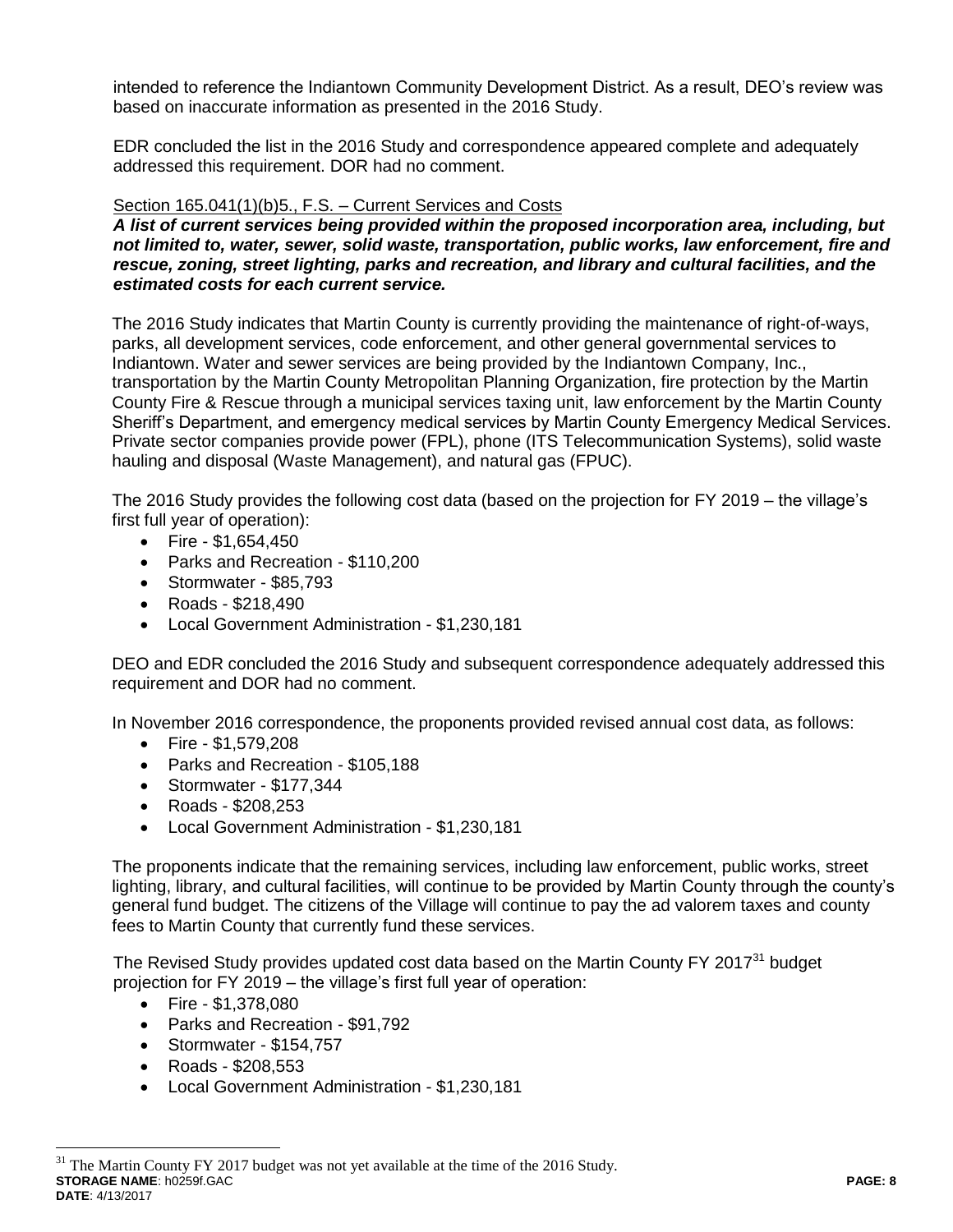### Section 165.041(1)(b)6., F.S. – Proposed Services and Costs

# *A list of proposed services to be provided within the proposed incorporation area, and the estimated cost of such proposed services.*

The following services are proposed to be provided within the proposed incorporation area (with estimated costs):

- General Government Administration \$1,230,181
- Interlocal agreement with Martin County (cost includes a 4 percent administrative fee): o Fire: \$1,654,450
	- o Parks and Recreation: \$110,200
	- o Stormwater: \$85,793
	- o Roads: \$218,490
- Public Safety Martin County Sheriff's office will continue to provide these services (no estimated cost component was provided)

DEO and EDR expressed concern that although the 2016 Study and subsequent correspondence states the majority of current services would continue to be provided by the current providers, there is no documentation from the Martin County Board of County Commissioners, the Martin County Sheriff's Office, and other service providers confirming that current services would continue to be provided to the residents of Indiantown after municipal incorporation. Furthermore, DEO notes that the Study fails to discuss estimated costs for each current service.

### DOR had no comment.

In the November 2016 response, the proponents indicated that when preparing the 2016 Study, they had the Martin County Administrator review the proposed methodology for the provision of services being transitioned from being provided by the county via the MSTUs to an interlocal agreement between the proposed Village and the county. The methodology used for determining the cost for each service is based on present levels of spending county-wide being shared on a per capita basis, plus a 4 percent administrative fee. As a result, the proposed cost of services are only slightly modified from that provided in the 2016 Study, to represent more current data available in the Martin County FY 2017 budget.

The proponents contend that the Martin County Sheriff is constitutionally required to provide the present level of service to the village following incorporation.<sup>32</sup> Furthermore, the proponents contend that since the residents of the newly incorporated Village will continue to pay Martin County ad valorem millage, the residents are providing the necessary financial support to the county for these services. Consequently, the feasibility study provided no estimate for municipality costs of law enforcement.

The Revised Study reiterates that the Village would not be the provider of services, but rather would establish levels of service, prioritize capital and maintenance projects, and be a resource for all community groups.<sup>33</sup> Further clarified is the intent that there will be no change in cost for governmental and public utility services to the residents of the Village if it were to incorporate.

The following estimated costs for services are provided:

- General Government Administration \$1,230,181
- Interlocal agreement with Martin County (cost includes a 4 percent administrative fee): o Fire: \$1,378,080
	- o Parks and Recreation: \$91,972
	- o Stormwater: \$154,757
	- o Roads: \$208,553

**STORAGE NAME**: h0259f.GAC **PAGE: 9**

<sup>&</sup>lt;sup>32</sup> This statement does not appear to be supported by language of the Florida Constitution. *See* art. VIII, s. 1(d), Fla. Const. (providing that each county shall have a sheriff). <sup>33</sup> Revised Study at 14.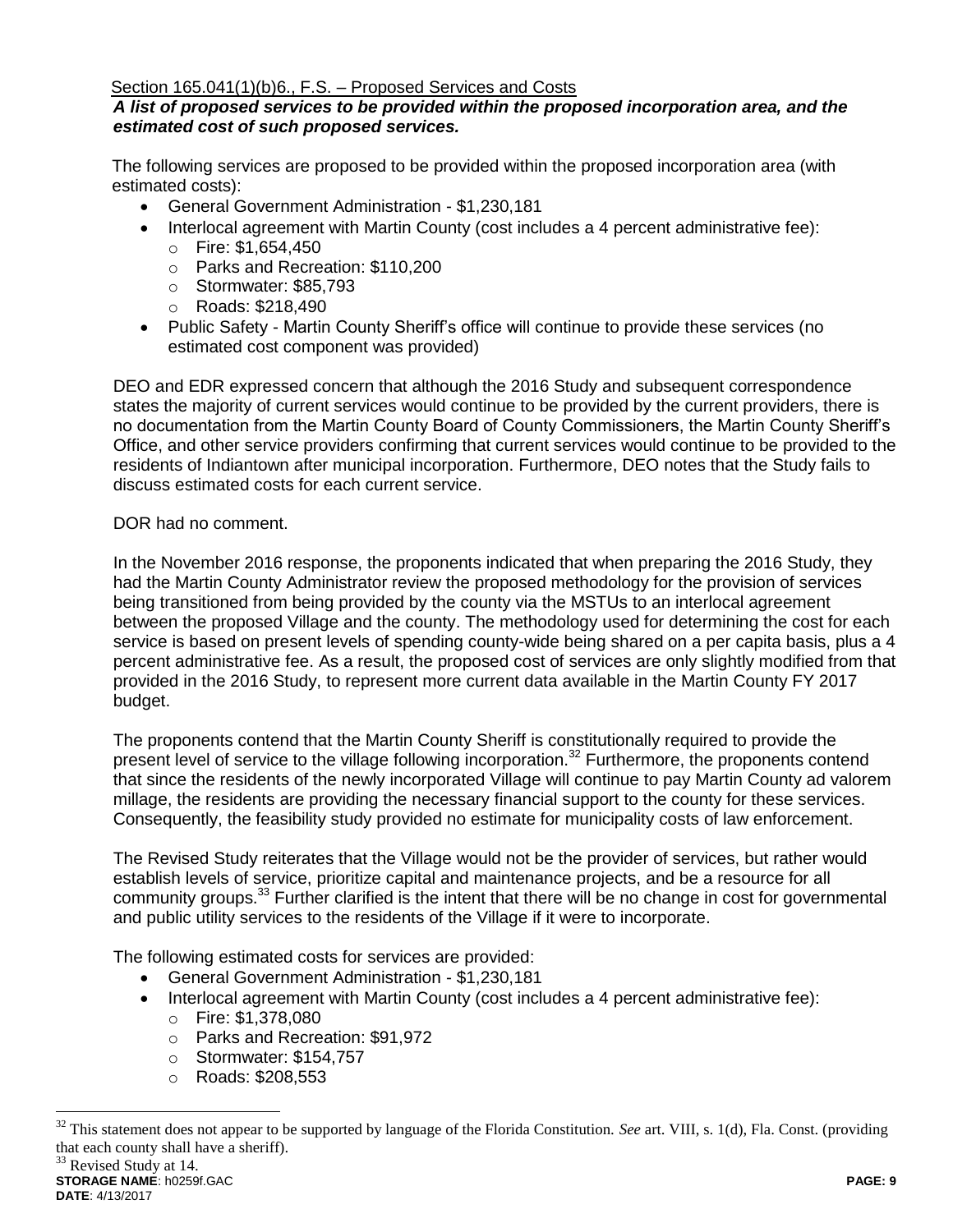- Public Works \$181,986
- Street Lighting \$23,300
- Library and Cultural \$13,273
- Public Safety Martin County Sheriff's office will continue to provide these services (\$5,151,810)

The Revised Study further contends that based on the proposed estimated costs, Indiantown will continue to be a donor area for services that are funded by ad valorem taxes (Sheriff, Public Works, Street Lighting, Library, and Cultural) due to its strong tax base per capita. Additionally, costs for services funded on a per capita basis (Fire, Parks and Recreation, Stormwater, and Roads) will decrease for the citizens of Indiantown.

Subsequent correspondence between staff and the proponents indicated that the proponents were relying on the underlying premise that Martin County will be expected to continue providing current services, particularly law enforcement, either based on the calculation methodology presented by the proponents or due to the continued payment of county taxes by the residents in the proposed municipality.

### Section 165.041(1)(b)7., F.S. – Names of 3 Persons Submitting the Proposal *The names and addresses of three officers or persons submitting the proposal.*

The 2016 Study provides full information for the three officers or persons submitting the proposal.

DEO and EDR concluded the list in the 2016 Study appeared complete and adequately addressed this requirement, and DOR had no comment.

# Section 165.041(1)(b)8.a. & 8.b., F.S. – Fiscal Capacity and Organizational Plan

### *Evidence of fiscal capacity and an organizational plan as it relates to the area seeking incorporation*

- *a. Existing tax bases, including ad valorem taxable value, utility taxes, sales and use taxes, franchise taxes, license and permit fees, charges for services, fines and forfeitures, and other revenue sources, as appropriate.*
- *b. A five-year operational plan that, at a minimum, includes proposed staffing, building acquisition and construction, debt issuance, and budgets.*

The 2016 Study provides the following estimates of annual revenues projected to begin in FY 2018- 2019 except as otherwise noted:

- Ad Valorem Taxes (continuation of aggregate 3.1801 mills currently imposed by several county MSTUs within the area, which MSTUs are projected not to continue after incorporation) - \$6,056,857
- Franchise Fees/Communication Services Tax \$579,156
- State Revenue Sharing \$113,280
- Local Government Half-Cent Sales Tax \$598,065
- Business Tax Receipts \$25,000
- Investment Income \$25,000

Projections provided in the 2016 Study estimate revenues to exceed expenses each year for the first five years after incorporation, yielding a reserve of \$713,000 in year 1, increasing to \$4 million annually, thereafter. However, revenue and expenditure projections do not include proposed staffing or building acquisition or construction. Additionally, the FPL coal-fired plant is scheduled to close, resulting in a depreciation of the value of the property. According to correspondence received on November 16, 2016, the Property Appraiser had been depreciating the property of the power plant to prevent a large drop in revenue during a single year and the plant is presently valued as a \$63 million asset.

DEO concluded the 2016 Study did not adequately address projected costs for services being provided or debt issuance and building acquisition/construction as required.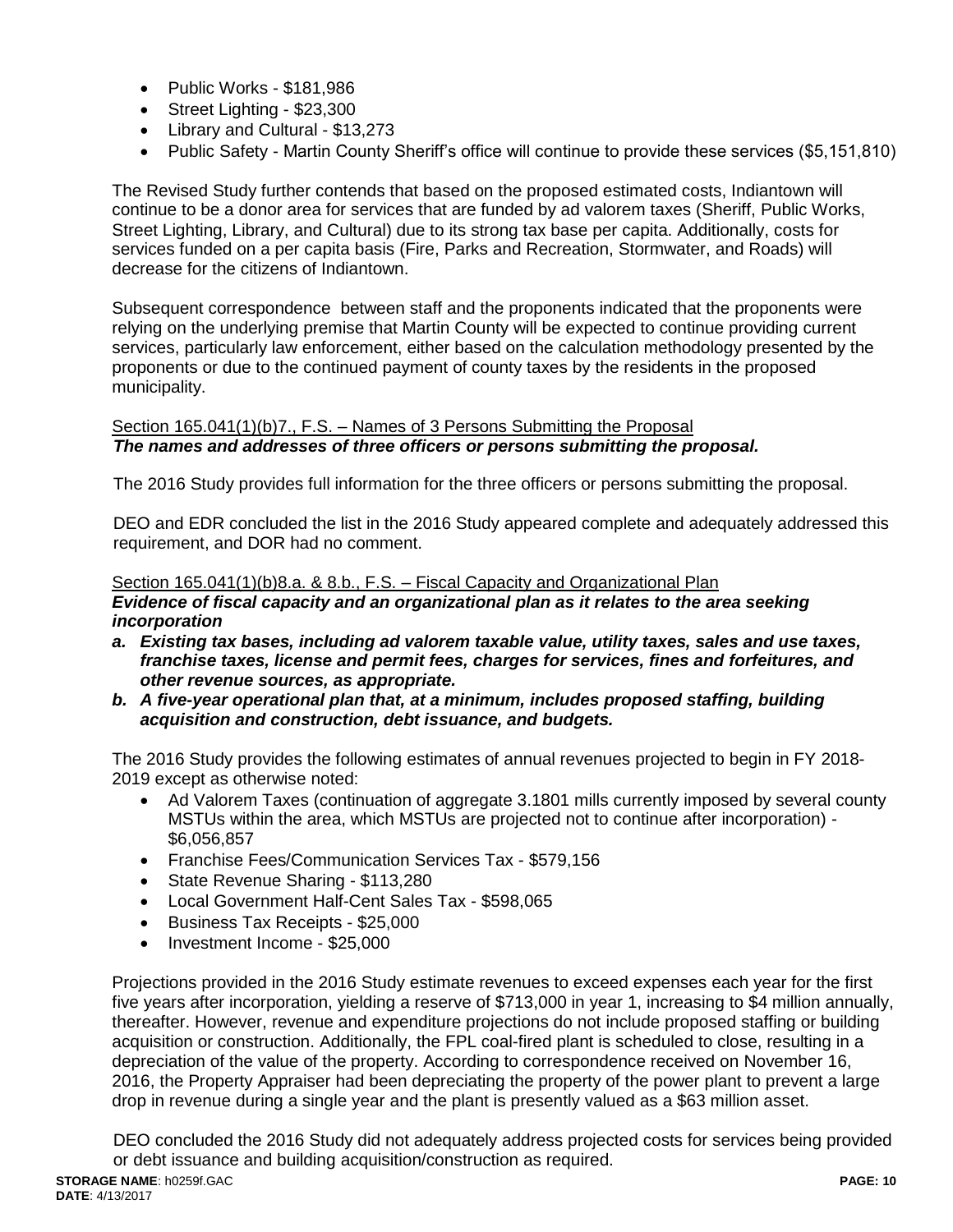The Revised Study provides updated estimates of annual revenues based on revenue projections from the Martin County FY 2017 budget. The ad valorem tax revenue is adjusted only for the removal of the acreage for Little Ranch from the area proposed for incorporation. The revised projections are as follows:

- Ad Valorem Taxes (3.1529 mills as adopted in the Martin County FY 2017 budget)<sup>34</sup> -\$5,983,392
- Franchise Fees/Communication Services Tax \$444,835
- State Revenue Sharing \$88,762
- Local Government Half-Cent Sales Tax \$561,874
- Business Tax Receipts \$25,000
- Investment Income \$25,000

 $\overline{a}$ 

EDR deferred to DOR to comment on the projections related to revenue sharing programs but noted the following comments regarding other components of this requirement:

- Communication Services Tax (CST) and Franchise Fee revenue of \$579,156 estimated in the Study may be overstated. An EDR projection, based on FY 2016-17 CST estimates for Martin County Government and official 2016 Florida population estimates for unincorporated Martin County, estimates revenue of \$444,801, which is \$134,355 less than the Study
- Local Business Tax and Investment Income projections lack an accompanying explanation of how the amounts were derived.
- Ad Valorem Property Tax millage rate stated in the Study as 3.1801 may be outdated. According to the most recently published Martin County FY 2017 Adopted Budget Summary, the proposed total millage rate increased to 3.2672, resulting in an increase of \$165,892 in revenues as compared to the Study.
- Potential Additional Revenues were discussed, but not included, in the Study. Most notably are user fees and revenues associated with permits. Although it appears that Indiantown will be contracting with Martin County for continued services typically paid for by these fees, revenues are not reflected in the five-year operational plan even though the plan reflects payments for contracted services.
- Population growth estimates seem too optimistic based on recent annual population estimates of unincorporated Martin County for the five-year period between 2011 and 2016.
- Property Tax Base projected annual increase of 3 percent is unsubstantiated in the Study, however, compound annual growth rates (CAGR) for the area support the projection.
- Projected revenue growth of 3 percent annually is unsubstantiated in the Study and based on the CAGR, EDR concluded that the Study's estimate might be too optimistic.
- Operating Costs associated with the new local government are intended to be covered by the redirection of existing revenues and a Bridge Loan. The five-year operational plan identifies bridge loan proceeds of \$1,000,000 in FY 2018 and repayments in each of the subsequent five years, however, there is no discussion of how the loan payments are structured.
- Estimated expenditures are difficult to verify and validate due to the lack of explanation regarding the payments pursuant to an interlocal agreement with the county for services. Furthermore, there is no documentation from the county indicating these services will be provided for the amounts indicated.
- Projected growth of expenditures and most revenues is estimated at 3 percent annually. The Study does not provide documentation or explanation to substantiate the estimate presented. A comparison to CAGR data for statewide municipal government revenues and expenditures between FY 2003-04 and 2013-14 suggests the Study's assumption is reasonable.

**STORAGE NAME**: h0259f.GAC **PAGE: 11 DATE**: 4/13/2017  $34$  Page 20 of the Revised Study indicates a millage rate of 3.1801 mills yielding \$5,983,392, however, page 39 and the charts on pages 42-44 indicate the same revenue generated by a revised millage of 3.1529 mills. Staff confirmed that \$5,983,392 is the projected revenue based on a millage rate of 3.1529 mills and that the Martin County FY 2017 budget provides for a proposed millage rate of 3.1529 mills.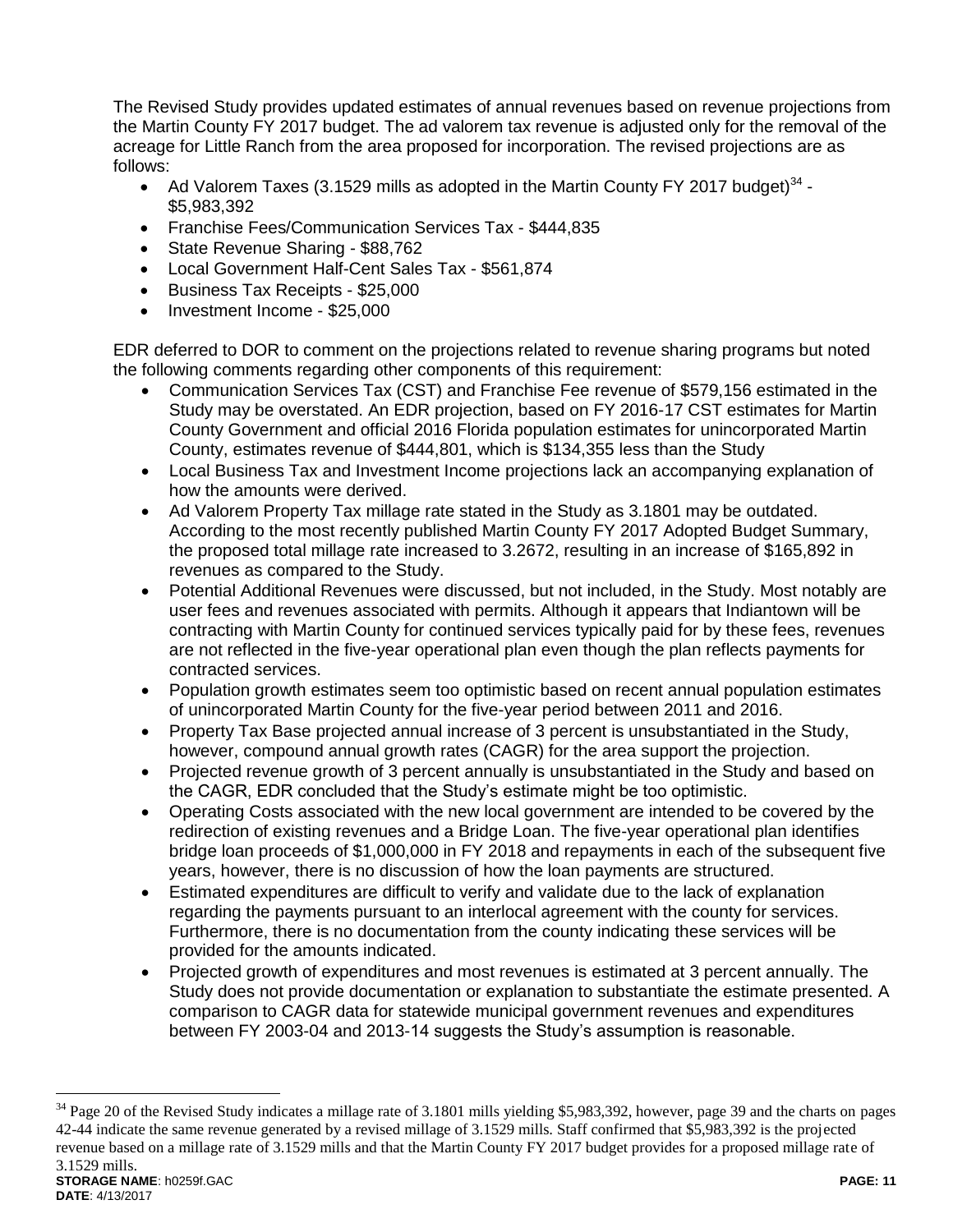In light of the lack of documentation and explanation of expense estimates and revenue calculations, EDR concluded that it is difficult to assess the validity of the five-year projections of revenues and expenses and the projected surpluses.

The Revised Study provides for updated projections, based on the Martin County FY 2017 budget, for the CST and Franchise Fees of \$444,835 and Ad Valorem Property Tax based on the adopted millage rate of 3.1529. Additionally, the Revised Study states the Village will take a bridge loan at 3 percent APR and with a five year repayment schedule in order to fund initial expenses for the first year of the new municipality.

The Revised Study states estimated expenditures are based on the per capita expenses for each area funded by MSTUs, multiplied by the population of the area proposed for incorporation. A 4 percent administrative fee was then added, resulting in the total projected cost. The proponents indicate there was communication with the County Administrator regarding the methodology and proposed estimates for the cost of the MSTU services. Additionally, the Revised Study contends that, based on experiences of other proposed incorporations, County staff will not negotiate letters of intent or memoranda of understanding with a group contemplating incorporation and then renegotiate the same document with the newly formed body of elected officials after a successful incorporation effort.

The Revised Study states the population growth estimates used in the 2016 Study are based on data from Martin County indicating an annual population increase of 2 percent over the last five years.

DOR analyzed the fiscal capacity of the proposed Village. The initial response focused on potential conflicts between the initial dates of eligibility for state revenue sharing and other tax distributions and when DOR could actually transmit such funds to the proposed Village.<sup>35</sup> DOR also provided a table of estimated revenue sharing distributions to which the Village would be entitled upon meeting (or waiving) the requirements of s. 218.23, F.S., as well as the impact of these distributions on the revenues of Martin County and the City of Stuart and the towns of Jupiter Island, Ocean Breeze, and Sewall's Point.<sup>36</sup>

#### *Revenue Sharing*

To be eligible for revenue sharing, a municipality not only must exist but must have elected and seated its legislative body.<sup>37</sup> As a unit of local government, the municipality also must comply with the requirements of s. 218.23, F.S., including reporting its finances for its most recently completed fiscal year<sup>38</sup> and either levied ad valorem taxes of at least 3 mills or collected revenue from specified other sources equivalent to what would be raised by such an ad valorem assessment. $39$ 

DOR noted the bill provides for the Village to be eligible for revenue sharing beginning January 1, 2018, and waives the requirements of s. 218.23(1), F.S., through September 30, 2021. The bill waives the financial reporting and annual audit of Village financial accounts through FY 2020-2021. The bill also allows ad valorem taxation levied by special districts to be used toward the 3 mill requirement for an indefinite period of time.

# *Half-Cent Sales Tax*

A newly-incorporated municipality not only must meet the statutory requirements for revenue sharing to participate in the local government half-cent sales tax distribution but also all applicable criteria for incorporation under s. 165.061, F.S. $^{40}$  Section 165.061(1)(c), F.S., imposes the condition that the new

<sup>35</sup> DOR 2016 Review, p. 2-4.

<sup>&</sup>lt;sup>36</sup> A copy of the table is attached to this analysis as Appendix C. DOR 2016 Review, p. 5.<br><sup>37</sup> Section 218 21(3) E S

Section 218.21(3), F.S.

<sup>&</sup>lt;sup>38</sup> Section 218.23(1)(a), F.S. This report is submitted to the Dept. of Financial Services. S. 218.32, F.S.

<sup>39</sup> Section 218.23(1)(c), F.S.

 $40$  Section 218.63(1), F.S.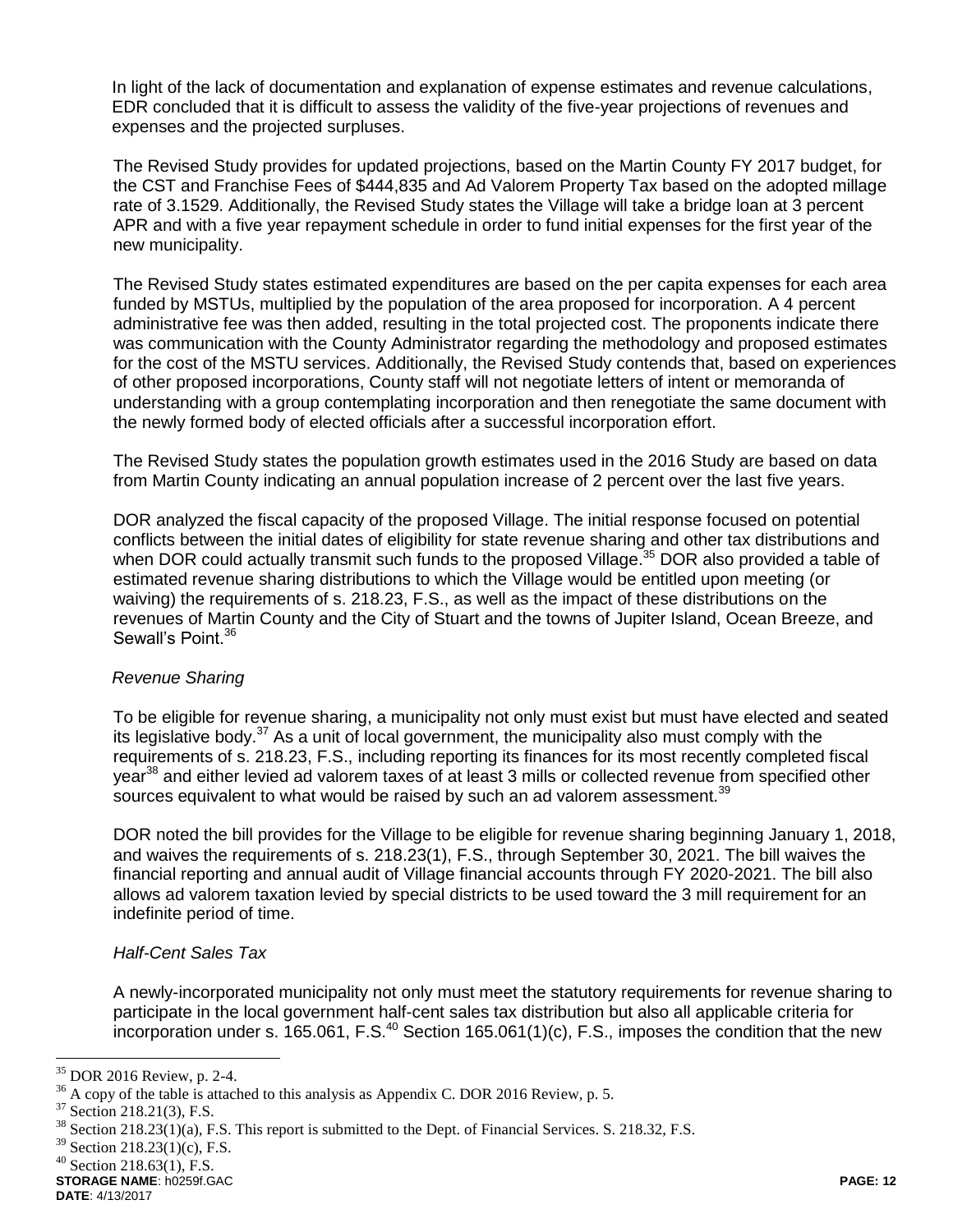municipality must have an average population density of at least 1.5 persons per acre, unless extraordinary conditions exist. Although the proposed Village does not meet the minimum levels for population density, DOR interprets the waivers of these requirements in the bill as meeting the criteria for the Village to receive this distribution.

# *Gas Tax Revenues*

A newly-created municipality entitled to receive distributions under ch. 218, parts II (Revenue Sharing) and VI (Half-Cent Sales Tax), F.S., is entitled to receive distributions of certain gas taxes if levied by the county.<sup>41</sup> These distributions cannot begin until the new municipality's first full fiscal year.<sup>42</sup>

Martin County imposes local option gas taxes,<sup>43</sup> which the Village would be entitled to share. The 2016 Study states revenue from gas taxes is not estimated because the intent of the Village would be for the County to retain all such funds and continue to perform all road maintenance and repair. The bill indicates revenues will be distributed in accordance with general law or an interlocal agreement with the County. However, DOR notes that such agreements cannot be entered prior to an election of the government body and prior to the first Village Council meeting. DOR also notes that statute requires the interlocal agreement to be executed prior to June 1 and a certified copy to be provided by July 1, to become effective at the beginning of the next local fiscal year, which would be October 1.

# *Local Communications Services Tax*

Counties and municipalities by ordinance may levy a tax on communication services, <sup>44</sup> which applies to taxable services after January 1 of a given year.<sup>45</sup> A municipality adopting, repealing, or changing such tax must notify DOR by September 1 preceding the January 1 in which the change would go into effect.<sup>46</sup> Assuming that the Village elects its governing body, holds its first Village Council meeting, adopts a local communications service tax rate, updates DOR's address database, and notifies DOR of its own municipal rate by September 1, 2018, the earliest the Village's local communications services tax could be imposed would be January 1, 2019. The bill proposes continuing the local communications services tax rate imposed by Martin County through June 1, 2018. As a result, there will be a gap from June 1, 2018, through December 31, 2018, when the Village will not receive distributions of local communications services tax collections per the Proposed Charter.<sup>47</sup>

DOR further noted the bill provides for the present tax imposed by Martin County to be shared with the Village in proportion of the projected population of the Village to the population of the unincorporated portion of the county before the incorporation took effect. For such an arrangement, the County and Village must update data on service addresses with DOR by September 1, 2018.<sup>48</sup>

### Section 165.041(1)(b)9, F.S. – Data and Analysis Showing Incorporation is Necessary and Feasible *Data and analysis to support the conclusions that incorporation is necessary and financially feasible, including population projections and population density calculations, and an explanation concerning methodologies used for such analysis.*

 $\overline{a}$ 

**STORAGE NAME**: h0259f.GAC **PAGE: 13**  $48$  DOR 2016 Review, p. 3-4.

 $41$  Section 336.025(4)(b), F.S.

<sup>42</sup> *Id.*

<sup>43</sup> Martin County Code of Ordinances, Ch. 71, Art. 5. *available at*

https://www.municode.com/library/fl/martin\_county/codes/code\_of\_ordinances?nodeId=COOR\_CH71FITA\_ART5LOOPGATA (accessed January 31, 2017).

 $44$  Section 202.19(1), F.S. "Communication services" are defined by s. 202.11(1), F.S., with a number of exclusions such as one for internet access, electronic mail, or similar online computer services.

 $45$  Section 202.21, F.S.

<sup>46</sup> *Id.*

 $47$  As noted in the February 15, 2017 letter from Subcommittee staff, the proponents agreed to revise the timing for collecting the CST to January 1, 2019.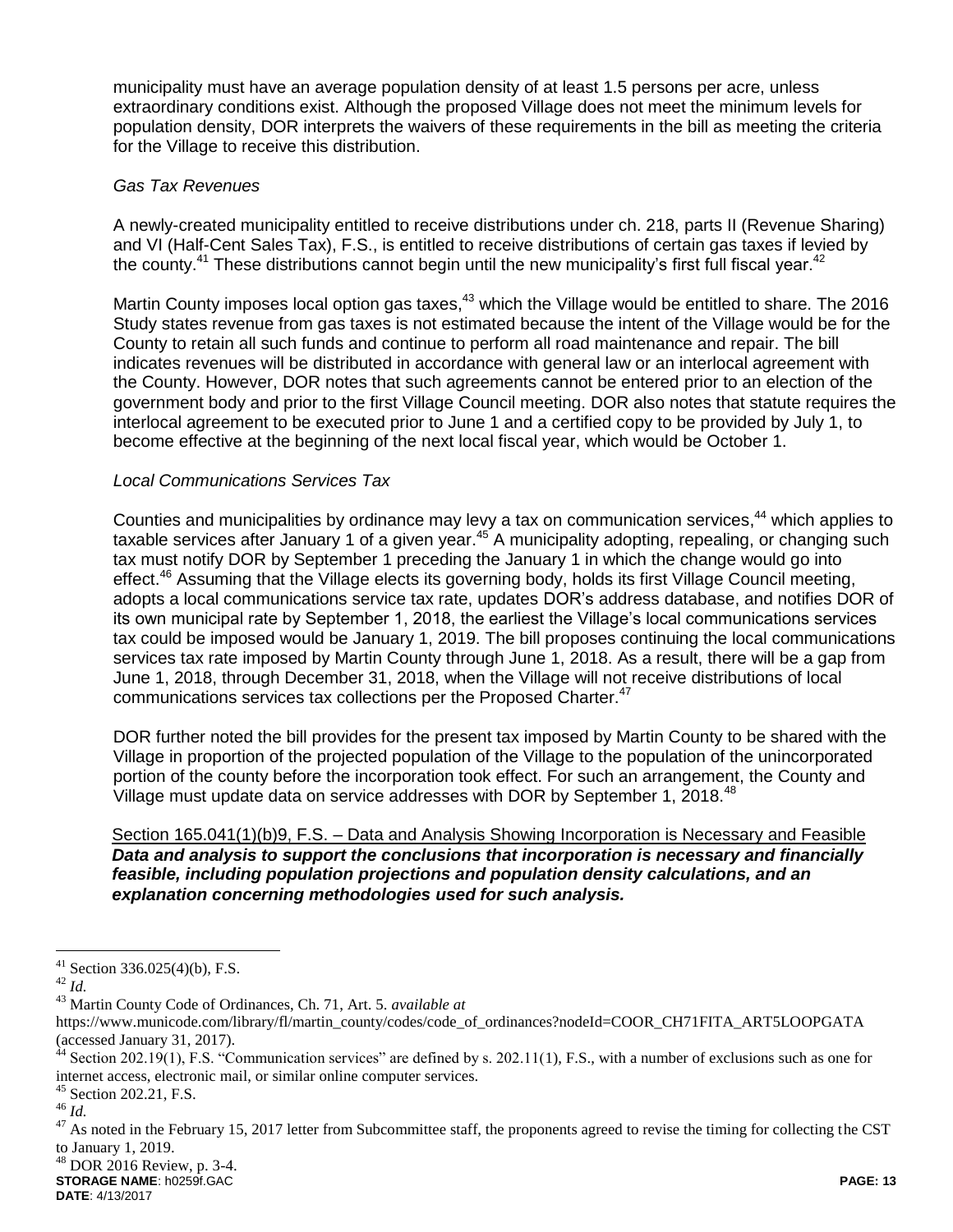The 2016 Study and November 2016 letter responding to the initial staff review bases the analysis and evidence of financial feasibility on the redirection of existing revenues derived from assessments levied by the County for fire/rescue, parks and recreation, stormwater, and roads. The Study indicates that law enforcement services will continue to be provided by the County. With respect to cost, the Study assumes present spending levels county-wide being shared on a per capita basis plus a 4 percent administrative fee for the interlocal agreement, and indicates that the Martin County Administrator agreed with the methodology.

The Study also indicates the estimated population of the proposed area of incorporation is 5,717 people, which was later revised to 5,457 due to the removal of a small residential area known as Little Ranch.<sup>49</sup> Total population, including seasonal residents, is estimated to approach 9,000 people. The growth in population is projected to increase at an annual rate of 2 percent, reaching 6,200 by FY 2022, with a service population of 10,000.

The Study provides for a millage rate of 3.1801 yielding a projected total village budget for FY 2019 (the first full year of operation) of \$7,405,173. For comparison, the following are the millage rates and general fund expenditures (for FY 2015-2016) for similarly-sized municipalities in nearby counties:

|              | Pahokee     | l equesta    | Fellsmere   | South Bay   |
|--------------|-------------|--------------|-------------|-------------|
| Millage Rate | 6.5419      | 6.2920       | 5.2756      | 6.3089      |
| Expenditures | \$3,740,556 | \$11,243,500 | \$2,831,610 | \$2,139,289 |

DEO stated the Study provided only minimal discussion for the methodologies regarding the 2 percent annual increase in population and the 3 percent annual increase in expenses and revenues. Coupled with the reliance on external agencies to provide essential services, DEO expressed concern as to the financial feasibility of the proposed incorporation.

EDR assumes that the 2016 Study's SWOT analysis reflects the views of incorporation proponents residing within the Indiantown community and the collective conclusion that incorporation is needed and necessary. However, EDR expresses concern regarding the financial feasibility of the proposed municipality.

DOR had no comment.

 $\overline{a}$ 

The Revised Study provides for a millage rate of 3.1529, as is consistent with the Martin County FY 2017 Budget and revises the estimated revenues accordingly.

**STORAGE NAME**: h0259f.GAC **PAGE: 14 DATE**: 4/13/2017 <sup>49</sup> The total acreage of the proposed area of incorporation was not revised to remove the Little Ranch area.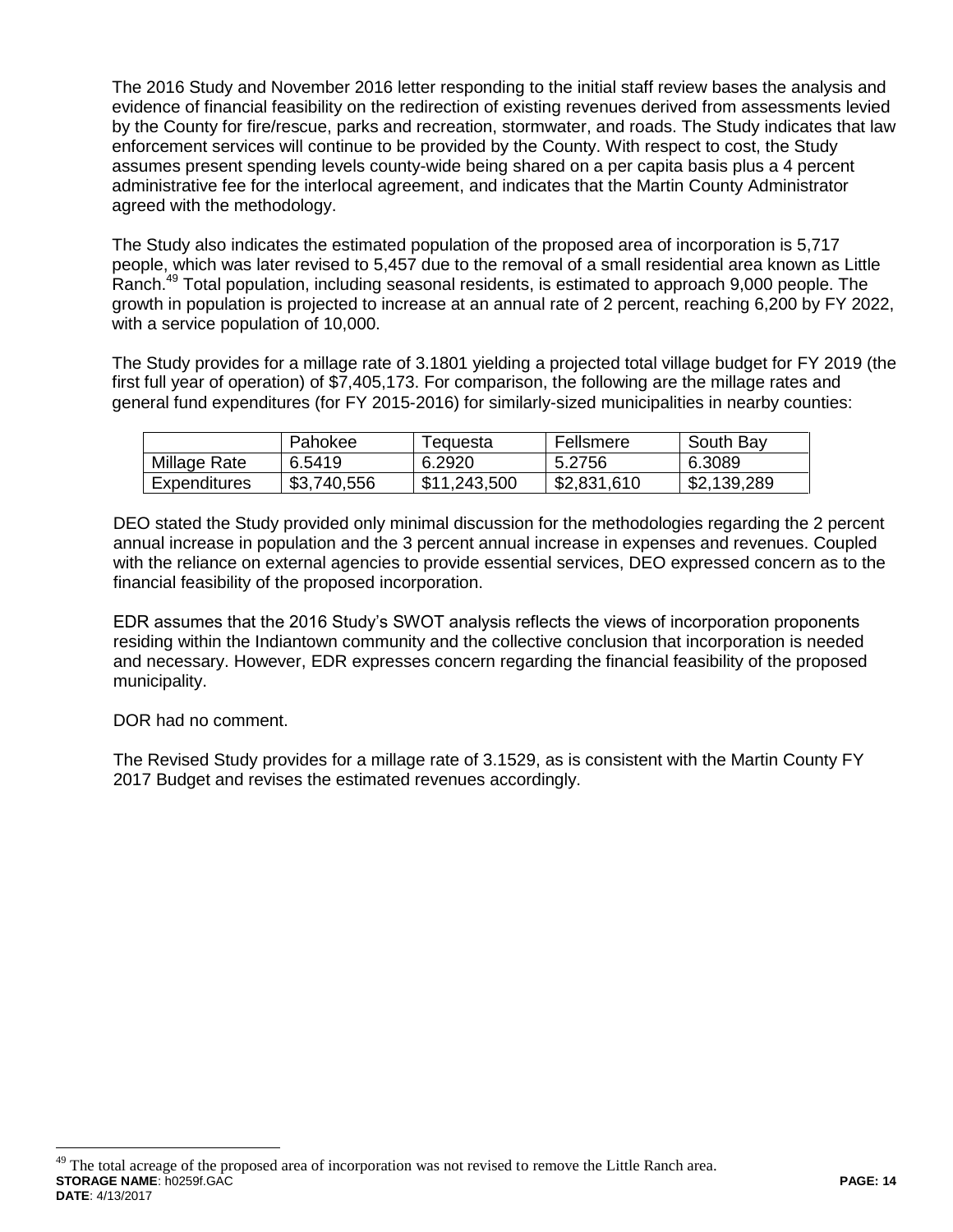The Revised Study maintains the position that the Village would not be the provider of services and, as a result, there will be no change in cost to the residents of Indiantown. The Revised Study provides the following comparison of the estimated cost of government services provided by the County within the Village of Indiantown if they remained unincorporated versus incorporating:

|                        | Unincorporated       | <b>Village of</b> |             |  |  |
|------------------------|----------------------|-------------------|-------------|--|--|
|                        | <b>Martin County</b> |                   | Indiantown  |  |  |
| Sheriff                | \$<br>5,151,810      |                   | \$5,151,810 |  |  |
| <b>Public Works</b>    | \$<br>181,083        | \$                | 181,986     |  |  |
| <b>Street Lighting</b> | \$<br>23,200         | \$                | 23,300      |  |  |
| Library and Cultural   | \$<br>13,273         | \$                | 13,273      |  |  |
| Fire                   | \$<br>4,794,267      |                   | \$1,378,080 |  |  |
| Parks & Rec            | \$<br>282,384        | \$                | 91,972      |  |  |
| Stormwater             | \$<br>506,128        | \$                | 154,757     |  |  |
| Roads                  | \$<br>617,525        | \$                | 208,553     |  |  |
| Local Gov't Cost       | \$                   |                   | \$1,230,181 |  |  |
| <b>Total</b>           | \$<br>11.569.670     |                   | \$8,433,912 |  |  |

In this scenario, the proponents argue that Indiantown will continue to be a donor area for services provided by ad valorem taxes (Sheriff, Public Works, Street Lighting, Library, and Cultural) due to their strong tax base per capita and that other areas funded on a per capita basis would decrease (Fire, Parks and Recreation, Stormwater, and Roads).

Both the 2016 Study and the Revised Study maintain that the financial feasibility of the proposed municipality is based on the redirection of existing revenues derived from assessments levied by the county for the fire/rescue, parks and recreation, stormwater, and roads. Furthermore, the proponents maintain the position that law enforcement services will continue to be provided by the County despite the loss of revenue to the County as a result of the incorporation.

In a March 2017 response to correspondence from staff addressing the ongoing concern regarding the estimated costs for services, particularly related to law enforcement, the proponents refuted the cost estimate of \$5,151,810 identified by staff (as provided in the Revised Study) and subsequently provided a revised cost estimate based on a per capita methodology. The detail provided by the proponents was not sufficient for staff to determine if the outstanding concerns regarding financial feasibility were resolved.

Using the Martin County FY 2017 adopted budget,<sup>50</sup> official 2016 Florida population estimates,<sup>51</sup> and the projected population as provided in the Revised Study, staff employed a per-capita cost methodology to generate a cost estimate for Sheriff/law enforcement services. The cost for law enforcement services<sup>52</sup> is approximately \$1,516,829. All Sheriff's Office services, which includes law enforcement, corrections, $^{53}$  and judicial, $^{54}$  has an estimated cost of \$2,220,227.

<sup>50</sup> Martin County Board of County Commissioners, *FY 2017 Adopted Budget, available at*

https://www.martin.fl.us/sites/default/files/meta\_page\_files/martin\_county\_fy17\_adopted\_budget\_book.pdf (accessed on March 7, 2017).

<sup>51</sup> Office of Economic and Demographic Research, Population and Demographic Data, *Florida Population Estimates for Counties and Municipalities: April 1, 2016, available at* http://edr.state.fl.us/Content/population-demographics/data/2016\_Pop\_Estimates.pdf (accessed on March 7, 2017).

<sup>52</sup> *FY 2017 Adopted Budget* at R-13. Law enforcement services include administration, road patrol, criminal investigation, field support and directed operations.

<sup>53</sup> *FY 2017 Adopted Budget* at R-14. Corrections includes administration, facility operations, and support.

**STORAGE NAME**: h0259f.GAC **PAGE: 15** <sup>54</sup> *FY 2017 Adopted Budget* at R-15. Judicial includes bailiffs and/or security for all courtrooms and specified official executive meetings with Martin County.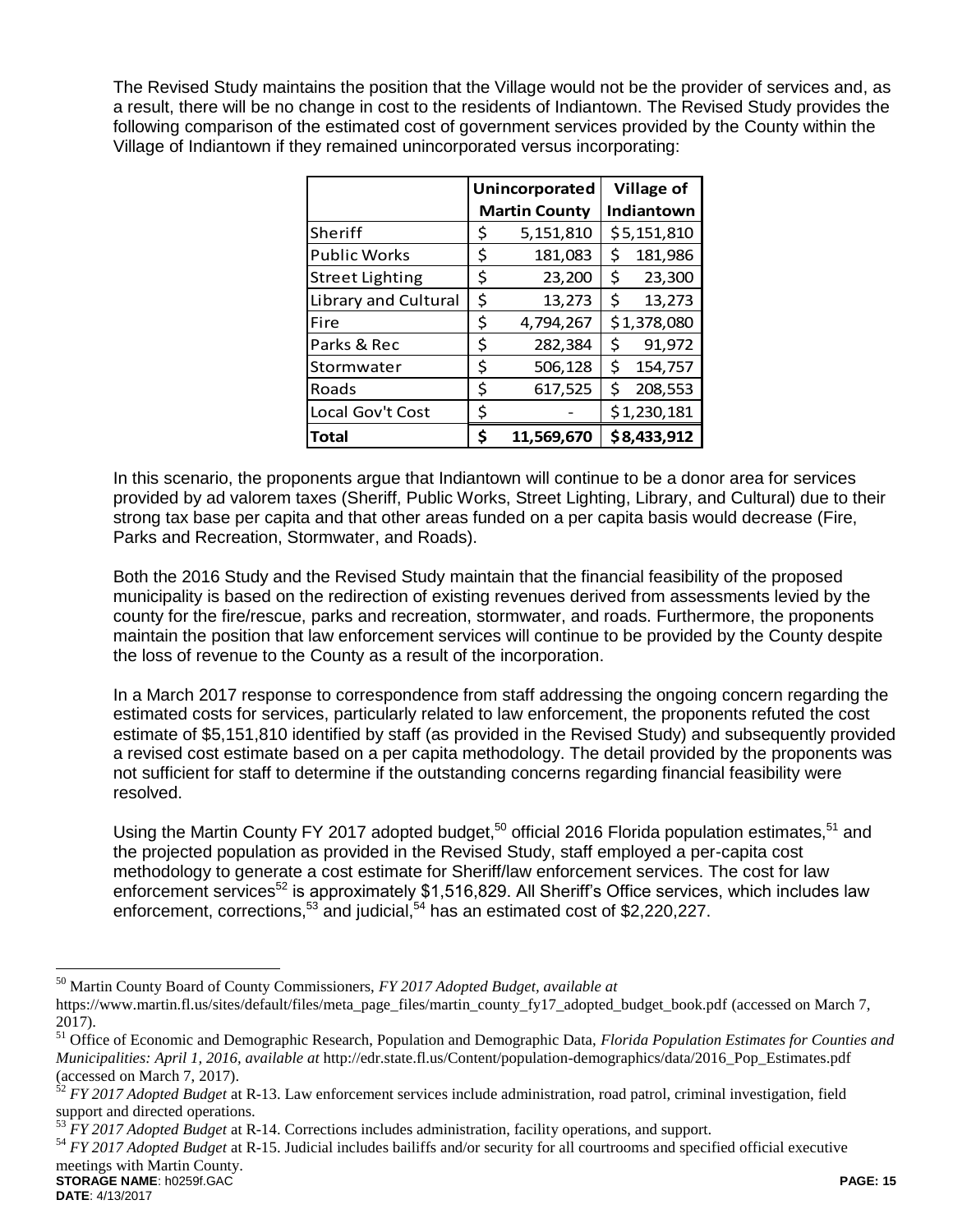The cost of providing law enforcement services to the proposed municipality would be subject to an interlocal agreement between the municipality and the County. These cost projections represent the upper bound for the provision of law enforcement services. The final value would be determined by interlocal agreement.

# Section 165.041(1)(b)10. – Evaluation of Alternatives to Incorporation *Evaluation of the alternatives available to the area to address its policy concerns.*

The 2016 Study does not identify the evaluation of alternatives to incorporation but rather indicates that Indiantown is an inland community with very different needs than the rest of the populated areas of coastal Martin County. The adoption of a dependent special district<sup>55</sup> or planning overlay district, which would continue to be governed by the County Commission and not Indiantown elected officials, would not provide the same degree of local control over fiscal and planning policies as municipal incorporation. An independent special district, although governed by a separate board directly elected by the residents, would not have the same general government powers as a municipality.<sup>56</sup>

DEO found the 2016 Study does not include an evaluation of the alternatives to municipal incorporation and therefore does not meet this requirement. EDR took no position, stating this was a determination subject to the opinion of the reader. DOR took no position.

### Section 165.041(1)(b)11., F.S. – Evidence the Proposed Municipality Meets the Requirements for Incorporation under s. 165.061(1), F.S.

*Section 165.061(1)(a), F.S. – Compact, Contiguous, Amenable to Municipal Gov't. New municipality is compact and contiguous and amenable to separate municipal government.*

The 2016 Study includes a map identifying the area proposed for incorporation as contiguous and compact, with no outlying enclaves.

DEO and EDR concurred that the area proposed for incorporation met this requirement. DOR took no position.

# *Section 165.061(1)(b), F.S. – Minimum Population*

*New municipality has a total population, as determined in the latest official state census, special census, or estimate of population, in the area proposed to be incorporated of at least 1,500 persons in counties with a population of 75,000 or less, and of at least 5,000 population in counties with a population of more than 75,000.*

The 2016 Study identifies a population of 5,717 for the proposed area for municipal incorporation. As of the 2010 U.S. Census, Martin County had a population of 146,318.

DEO, EDR, and DOR concur that the proposed Village meets this requirement.

In a letter dated November 2016, the proponents indicate that an amendment has been made to the original area proposed for incorporation by removing the area known as Little Ranch. As a result, the estimated population has decreased to 5,457. The Revised Study, and all subsequent correspondence, reflects this change. The proposed Village continues to meet the requirement of this section.

<sup>55</sup> *See* s. 189.012(2), F.S.

**STORAGE NAME**: h0259f.GAC **PAGE: 16** <sup>56</sup> *See* s. 189.012(3), (6), F.S.

**DATE**: 4/13/2017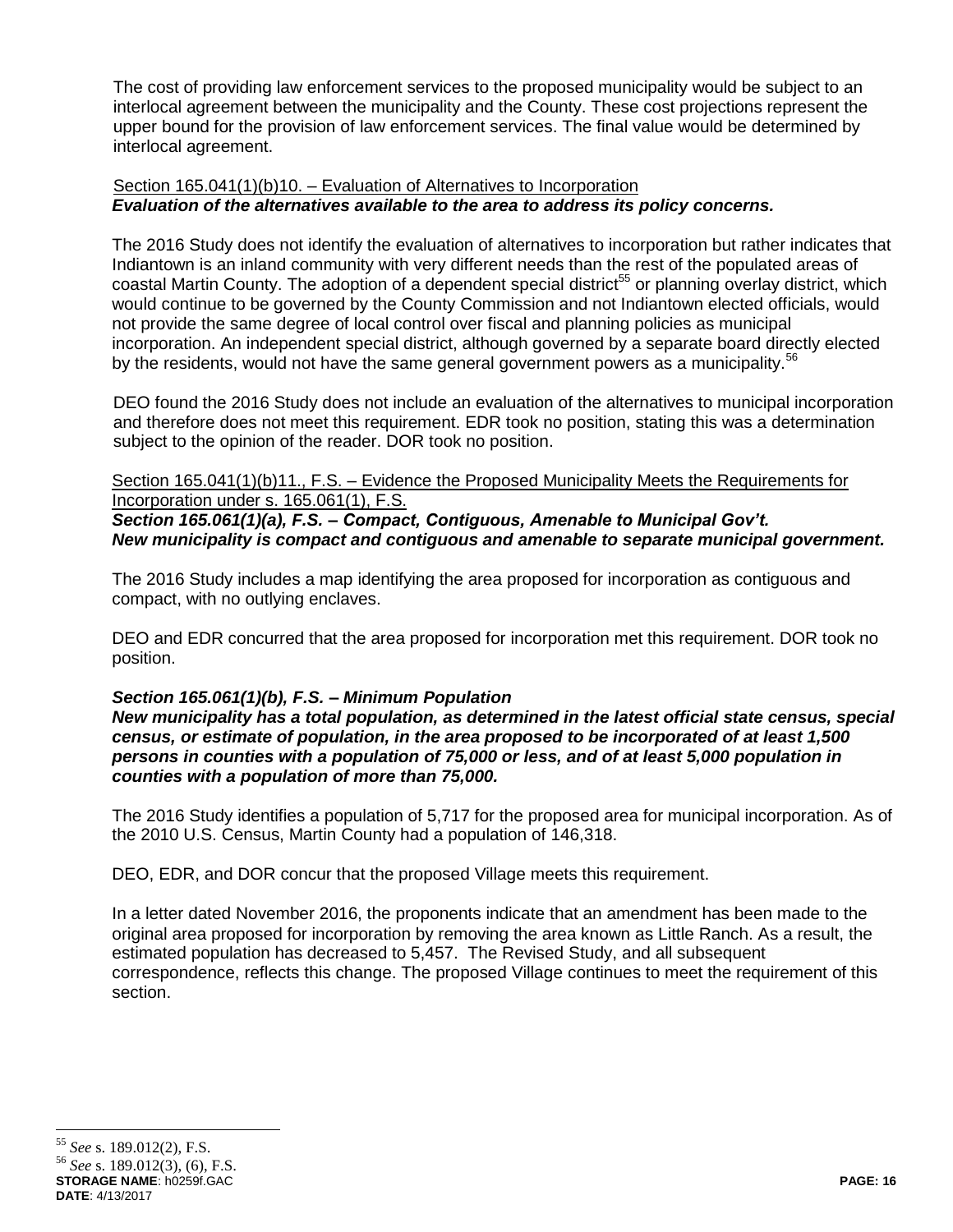# *Section 165.061(1)(c), F.S. – Minimum Population Density*

# *New municipality has an average population density of at least 1.5 persons per acre or has extraordinary conditions requiring the establishment of a municipal corporation with less existing density.*

Barring extraordinary circumstances, a proposed municipality must have an average population density of 1.5 persons/acre. As currently presented, DEO and EDR concur the proposed area does not meet the population density requirement. A waiver of the statute will be required in order for the municipality to receive certain half-cent sales tax distributions. DOR had no comment.

The 2016 Study originally indicated a population of 5,717 for the 9,397.50 acres proposed for municipal incorporation, resulting in a population density of 0.61 persons/acre. The population was later revised to 5,457 due to the removal of an area known as Little Ranch from the area proposed for incorporation.

The Study does not indicate any revision to the acreage of the area proposed for municipal incorporation. Therefore, the revised population density is 0.58 persons/acre, still below the minimum statutory requirement. The Study requests a waiver of this statutory requirement and provides the following evidence of support:

- 1. 4,335 acres of the proposed area of incorporation are industrial and utility land and "provide a good tax base and job opportunities for the community." The 2016 Study suggests removing this non-residential acreage from the population density calculation.
- 2. The approved Indiantown DRI includes entitlements in place for 1,600 new residential units. Based on the Martin County average of 2.3 persons per household, this development is estimated to add 3,680 new people to the area proposed for municipal incorporation, for a total population of 9,137.

The Study argues that the inclusion of 3,680 new people expected due to future development coupled with the exclusion of the 4,335 acres of non-residential land located in the area of proposed municipal incorporation would yield a revised population density of 1.80 persons/acre, meeting the statutory minimum of 1.5 persons/acre.

The Revised Study provides an amended population density as a result of removing the acreage associated with the Little Ranch area. Using the revised acreage of 8,632.91, the population density is 0.63 persons/acre, still below the minimum statutory requirement. The Revised Study maintains the request for a waiver of this statutory requirement, as well as the evidence of support presented in the 2016 Study. The inclusion of 3,680 new people<sup>57</sup> expected due to future development coupled with the exclusion of the 4,335 acres of non-residential land located in the area of proposed municipal incorporation would yield a revised population density of 2.13 persons/acre, meeting the statutory minimum of 1.5 persons/acre. Current law does not provide for any exceptions to the population density requirement.

#### *Section 165.061(1)(d), F.S. – Minimum Distance from Existing Municipalities New municipality has a minimum distance of any part of the area proposed for incorporation from the boundaries of an existing municipality within the county of at least two miles or has an extraordinary natural boundary which requires separate municipal government.*

The 2016 Study indicates that the area is not within two miles of any existing municipality.

 $\overline{a}$ 

DEO indicated that the nearest municipalities are Stuart (25 miles), Okeechobee (27 miles), and Pahokee (26.7 miles) and concurred that the proposed area meets this requirement. EDR also concurred and DOR had no comment.

**STORAGE NAME**: h0259f.GAC **PAGE: 17 DATE**: 4/13/2017  $57$  Page 13 of the Revised Study indicates the total population, after accounting for the projected increase of 3,680, is 9,317, which results in a population density of 1.03 persons/acre. The population figure was transposed and should read 9,137, which results in a population density of 1.06 persons/acre.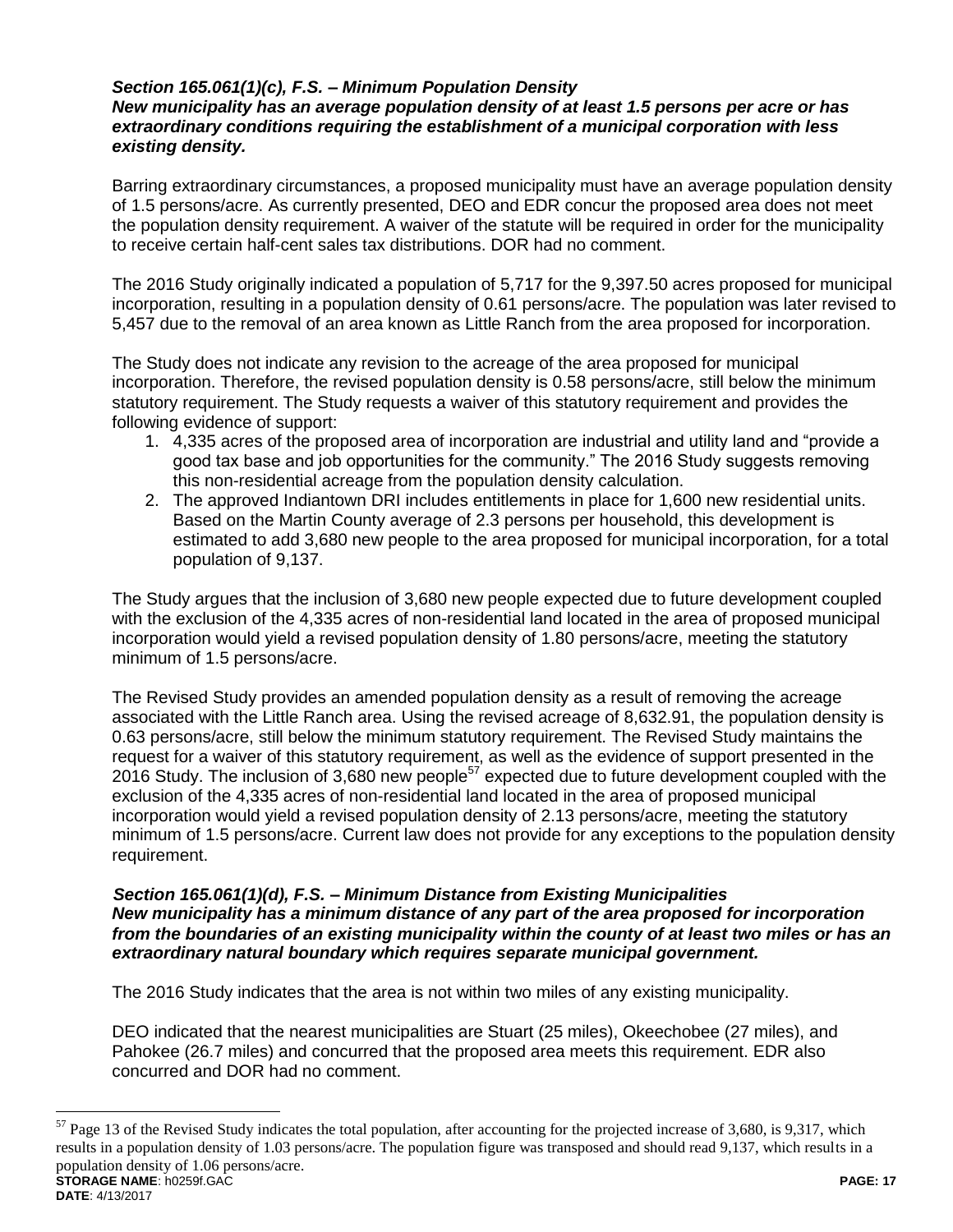# *Section 165.061(1)(e)1. & (e)2. – Proposed Municipal Charter*

- *1. Proposed charter prescribes the form of government and clearly defines the responsibility for legislative and executive functions.*
- *2. Proposed charter does NOT prohibit the legislative body of the municipality from exercising its powers to levy any tax authorized by the Constitution or general law.*

The 2016 Study includes the proposed charter, which is now set out in the bill. Neither the 2016 Study nor the bill prohibits the Village council from levying any authorized tax. The proposed charter established by the bill complies with this requirement.

DEO concluded the proposed charter both prescribed the form of government and did not prohibit the Village council from exercising its power to levy any tax authorized by the Florida Constitution or general law. EDR deferred to DEO and DOR; DOR took no position.

# *Section 165.061(1)(f), F.S. – Solid Waste Contracts*

*Per s. 10, Art. I, Fla. Const., plan honors existing solid-waste contracts in the affected geographic area subject to incorporation. (May provide for existing contracts for solid-wastecollection services to be honored only for five years or the remainder of the contract term, whichever is less, and may require that a copy of the pertinent portion of the contract or other written evidence of the duration of the contract, excluding any automatic renewals or evergreen provisions, be provided to the municipality within a reasonable time after a written request to do so.)*

The 2016 Study indicates that the proposed Village will continue to honor and rely upon the County's present contract for solid-waste services and the bill takes no action to impair such contracts.

EDR and DEO concluded that the 2016 Study adequately addresses this requirement. DOR had no comment.

### Section 165.041(1)(c), F.S. - Information on County Municipal Overlav *Incorporates information on county's municipal overlay adopted per s. 163.3217, F.S.*

Martin County does not have a municipal overlay for the Indiantown area.

# *Ability of Proposed City to Meet Annual Financial Reporting Requirements*

As a local government entity, the Village will be required to file with the Department of Financial Services a copy of its annual financial report for the previous fiscal year.<sup>58</sup> If the Village's total revenues, or total expenditures and expenses, exceed \$250,000, the Village must have an annual financial audit by an independent certified public accountant.<sup>59</sup>

The proponents were asked to provide information on the proposed Village's ability to meet its annual financial reporting obligations. The proponents state sufficient funds are included within the general administrative and finance expenditures (amount of \$35,000) to pay for the expenses necessary to prepare and file the annual financial report.<sup>60</sup>

<sup>58</sup> Section 218.32(1)(a), F.S.

<sup>59</sup> Section 218.39(1), F.S.

**STORAGE NAME**: h0259f.GAC **PAGE: 18**  $60$  2016 Study, p. 32

**DATE**: 4/13/2017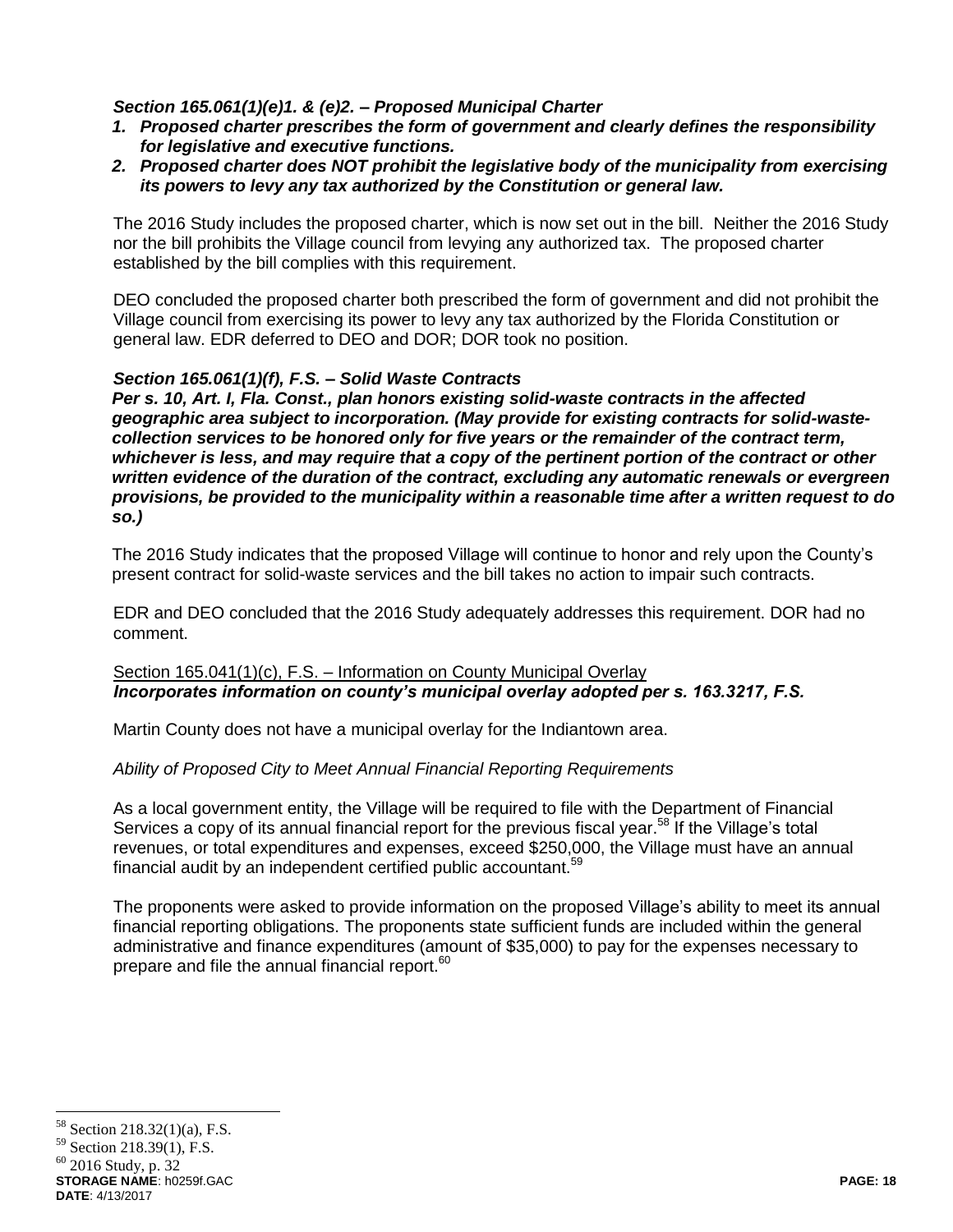# **Effect of Proposed Changes**

 $\overline{a}$ 

The bill creates the Village of Indiantown in a previously unincorporated area of Martin County, Florida, and provides a charter structuring the village government, providing powers and authority, and providing for a transition to the fully-functioning village government.

The charter provides for a council-manager form of government, with five village council members serving four year terms, elected in non-partisan elections. After each election the council selects two of the members to serve two year terms as mayor and vice-mayor, respectively. Council members are elected to five at large seats.

The council is the sole judge of the qualifications of the members, including forfeiture of office. Procedures are provided for determining and filling vacancies on the council. Council members are entitled to reimbursement as provided in general law for travel and per diem expenses. No compensation is established initially but the council is authorized to provide for compensation of its members; however, no such compensation may take effect until after the expiration of the terms of members elected at the next regular election.

The council will employ a village manager, who serves as the chief administrative officer of the Village at the pleasure of the council. The village manager acts under the supervision of the council. The administrative section of the charter also provides for the office and duties of the village attorney, authorizes expenditures of Village funds only on due appropriation, and authorizes the council to create or terminate boards and agencies.

The legislative power of the Village is vested in the council. The village council is to conduct regular public meetings on due notice. Special meetings may be conducted on the call of the mayor or a majority of council members. The council exercises this authority through the adoption of ordinances and resolutions.

The charter provides for a fiscal year of October 1 – September 30. Under the Village budget process, a minimum of two public hearings on the budget must be held before the council may adopt it. The Village is authorized to issue bonds and revenue bonds and is required to perform an annual independent audit of all financial accounts.

The charter provides for a referendum to create the Village to be held on November 7, 2017. If approved, the Village is created and incorporated effective December 31, 2017. The charter provides for the first regular election of council members to take place no later than March 13, 2018, and 10 weeks prior to the general election on each even-numbered year thereafter. The three council members with the highest number of votes will serve four year terms ending in August 2022. The two remaining council members will serve two year terms ending in August 2020. Beginning with the election of council members in 2020, village council members will be elected to full four year terms.

The bill provides the following waivers of general law necessary to complete the incorporation and for the operation of this Village:

- Waives the requirements of s. 218.23(1), F.S., relating to ad valorem taxation, allowing millage levied by special districts to satisfy the 3 mill requirement for an indefinite period of time. The funds levied and collected by the special districts are not turned over to the proposed Village.
- Waives the requirements of s. 218.23(1), F.S., for the purpose of auditing and financial reporting through the end of the village FY 2018-2019.<sup>61</sup>
- Waives the minimum population density requirement of s.  $165.061(1)(c)$ , F.S., to protect the character, natural resources, and quality of life of the Village.

**STORAGE NAME**: h0259f.GAC **PAGE: 19 DATE**: 4/13/2017  $61$  As noted in the February 15, 2017 letter from Subcommittee staff, the proponents agreed to shorten the time period for the waiver of financial reporting until FY 2019-2020.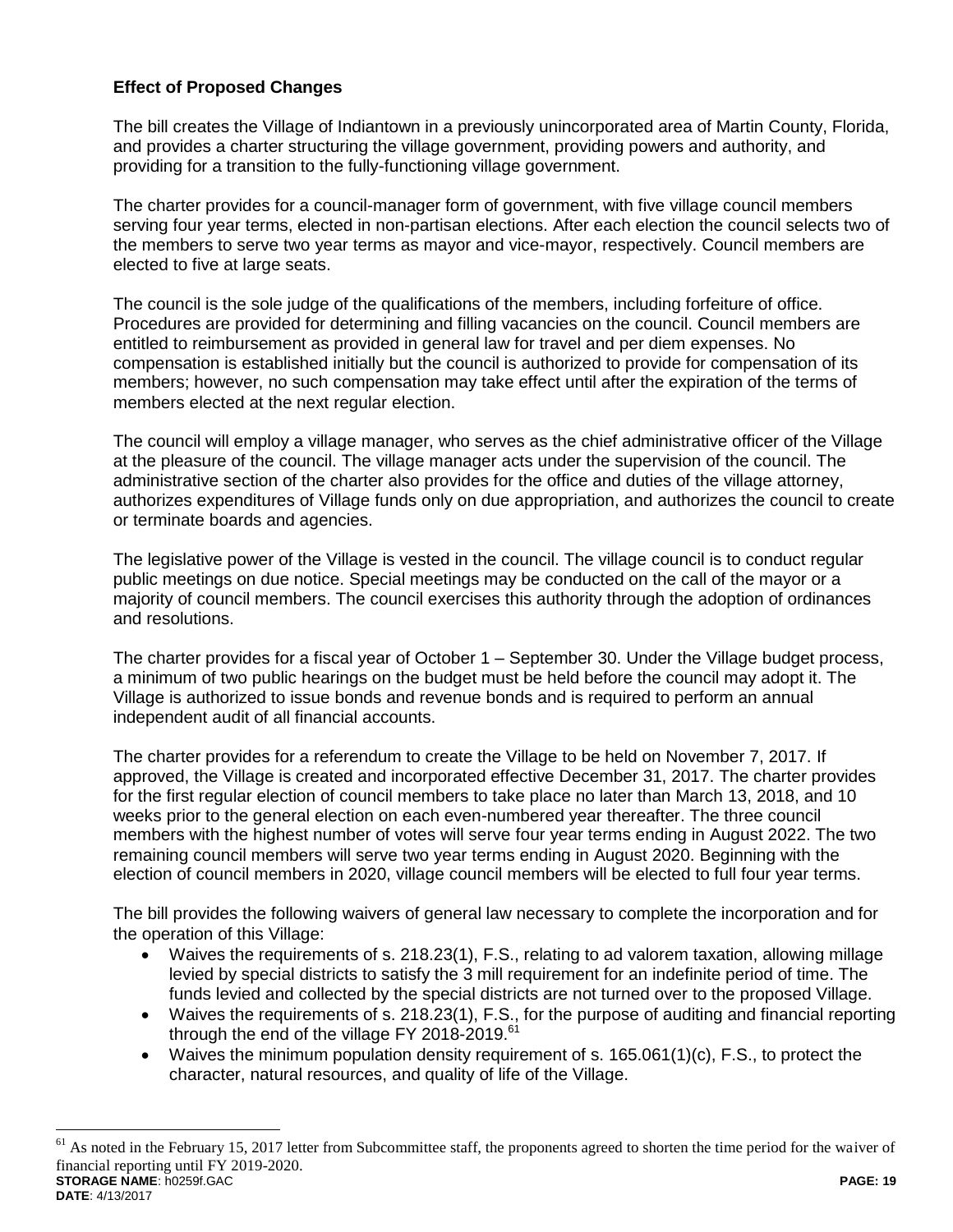The bill will result in new distributions of communications services tax, revenue sharing, local option gas tax, and half-cent sales tax funds to the new Village, reducing certain amounts currently distributed to Martin County and the cities of Jupiter Island, Ocean Breeze, Sewall's Point, and Stuart. The bill allows the millage levied by special districts to be used to satisfy the 3 mill requirement for an indefinite period of time but does not provide for those funds collected to be turned over to the proposed Village. The Florida Constitution authorizes municipalities to levy ad valorem taxes up to 10 mills. The Florida Constitution and general law will control the village's ability to levy ad valorem taxes. The Village plans to impose ad valorem taxes consistent with the current rates levied by Martin County to fund operations. The 2016 Study relies on the continuation of services via interlocal agreements with the County to result in the redirection of existing revenues rather than the need to impose additional tax revenues to support the financial viability of the proposed village. This intent was reaffirmed in the Revised Study and Economic Impact Statement and has continued to be reaffirmed in all subsequent correspondence.

The Revised Study provides a projected revenue decrease to Martin County for FY 2019 of \$1,095,099 in General Fund revenue and \$4,150,210 in Special Revenue Fund revenue as a result of the incorporation of Indiantown. Given that the underlying principle of the proposed municipal incorporation appears to be that residents in the affected area will continue to receive full county services without paying any additional taxes, the municipality is projected to accrue significant reserves based on statutorily-required distribution formulas, and the other residents/property owners in the County, other municipalities and the State (because of the statewide distribution calculations) will receive lower amounts of revenue sharing funds in order to support the proposed municipality. The Revised Study does not provide replacement revenues for the expected law enforcement services but offers the following options for the County to manage this revenue loss:

- Find more efficiencies in present expenditures.
- Reduce County services.
- Increase taxes/fees or create new fees.

Based on all the information provided by the 2016 Study, the Revised Study, supplemental correspondence, and the initial and subsequent EIS (including no cost estimate for law enforcement services, thus requiring the assumption that the new municipality must bear the full cost of its law enforcement services), an initial ad valorem taxation rate of 4.3228 mills appears to be required for the new municipality to be financially feasible. This projection is based on data provided by the proponents for Indiantown, in conjunction with the additional estimates calculated by staff, including the provisions for municipal services as described in the Revised Study.

# B. SECTION DIRECTORY:

- Section 1. Creates the Village of Indiantown, provides the charter for the Village, and provides for approval for creation in a referendum election on November 7, 2017, and if approved, effective December 31, 2017.
- Section 2. Provides for the broad municipal powers of the village and establishes a councilmanager form of government.
	- (1) Creates the five member village council, which exercises all charter powers of the Village.
	- (2) Requires the village council to appoint a village manager to be the chief administrative officer, serving at the pleasure of the council.
- Section 3. Provides for the physical boundaries of the Village.

#### Section 4. Provides for the powers and duties of the Village council.

- (1) Divides council into five at large seats.
- (2) States the qualifications necessary to run for a council seat.
- (3) Provides four year terms for village council members.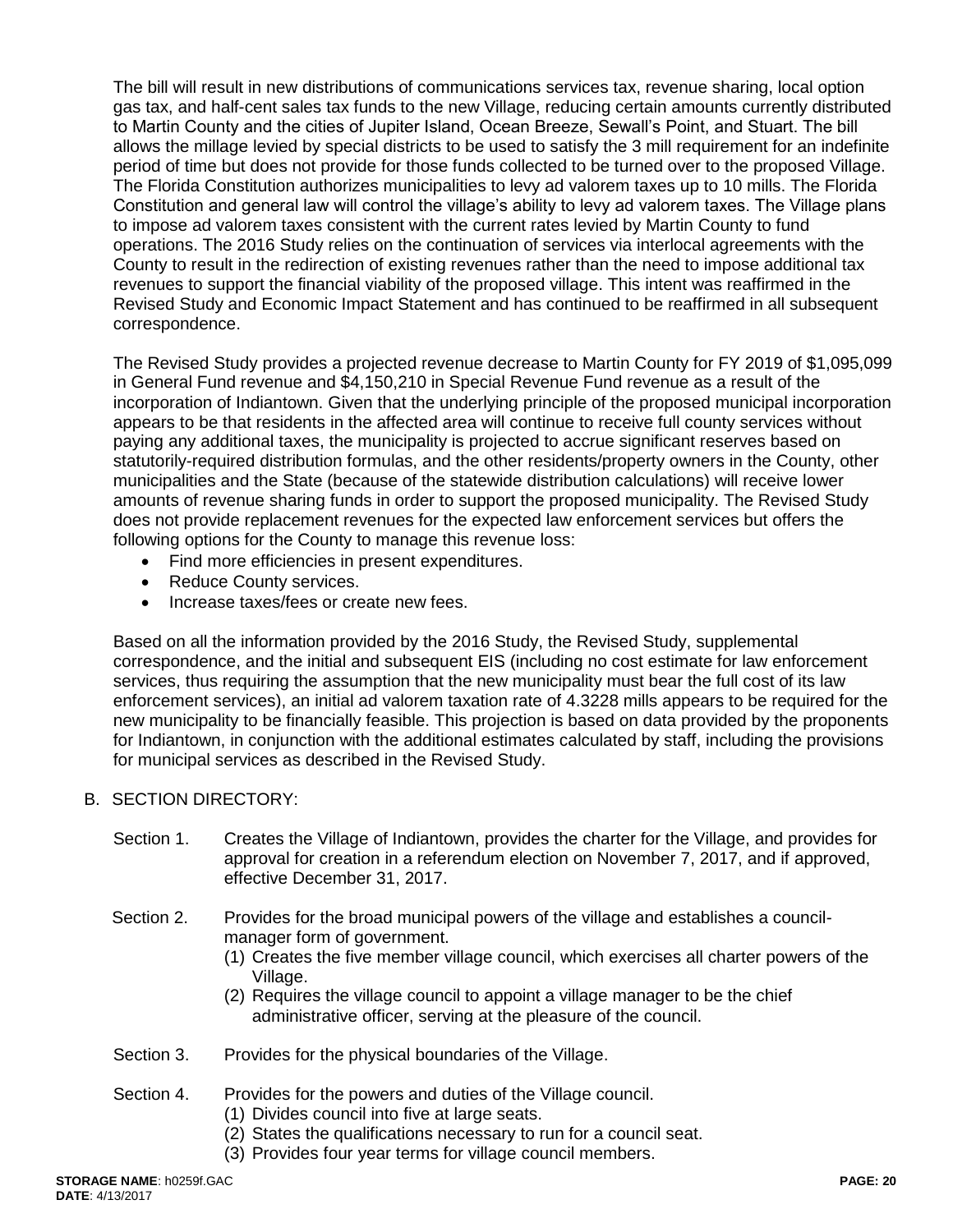- (4) Requires the village council, at the first regular meeting after each election, to choose one of the council members to serve as mayor. Provides duties of the mayor.
- (5) Requires the village council, at the first regular meeting after each election, to choose one of the council members to serve as vice-mayor. Requires the vice-mayor to serve as acting mayor in absence of mayor.
- (6) Authorizes council to provide for compensation of members but such compensation does not go into effect until after the next regular election.
- (7) Authorizes the council to hold regular meetings that are public meetings and provisions for the call of special meetings.
- (8) Provides a majority of council members is a quorum.
- (9) Prohibits council members from interfering with Village employees in the course of their duties or removing any employee, with the exception of the village manager and village attorney.
- (10) Prohibits elected Village officials from being employed by the Village for at least one year after vacating office.
- (11) Describes the circumstances under which vacancies may arise in the office of mayor, vice-mayor, or village council member, including forfeiture of office.
- Section 5. Provides for a village manager and village attorney.
- Section 6. Authorizes the village council to establish, modify or terminate departments, boards or agencies as necessary; establish a personnel system; and provides for comprehensive planning and zoning as necessary.
- Section 7. Provides for the financial management of the Village.
	- (1) Sets the village FY as October 1 September 30.
	- (2) Provides for adopting annual Village budget after at least two public hearings. The resolution adopting the budget shall also act as appropriation of the necessary amounts.
	- (3) Budgeted expenditures cannot exceed budgeted revenues.
	- (4) Provides authority and restrictions on supplemental budgeting of revenue surpluses, actions necessary to revise budget in the event of revenue shortfalls. Prohibits reduction in amounts appropriated for debt service.
	- (5) Authorizes village council to issue bonds subject to all legal requirements.
	- (6) Authorizes issuing revenue bonds as provided in law.
	- (7) Requires independent annual audit of all Village accounts.
	- (8) Prohibits the state from being liable for any financial shortfalls of the Village.
- Section 8. Provides authority and requirements for all elections under the charter.
	- (1) Defines Village electors as resident of the Village.
	- (2) Requires all elections for village council to be nonpartisan.
	- (3) Sets the dates for elections. The first regular election to be held March 13, 2018. Thereafter, elections will be held ten weeks prior to the date of the general election on each even numbered year.
	- (4) Creates the Village canvassing board.
	- (5) Provides requirements and procedures for general elections. Provides for recall of council members by general law.
- Section 9. Reserves the powers of initiative and referendum for the qualified registered voters of the village.
- Section 10. Provides general provisions and authority.
	- (1) Provides for a code of ethics for all officers and employees of the village.
	- (2) Authorizes charter amendments as provided by law.
	- (3) Provides for severability of any charter provision held invalid by the courts.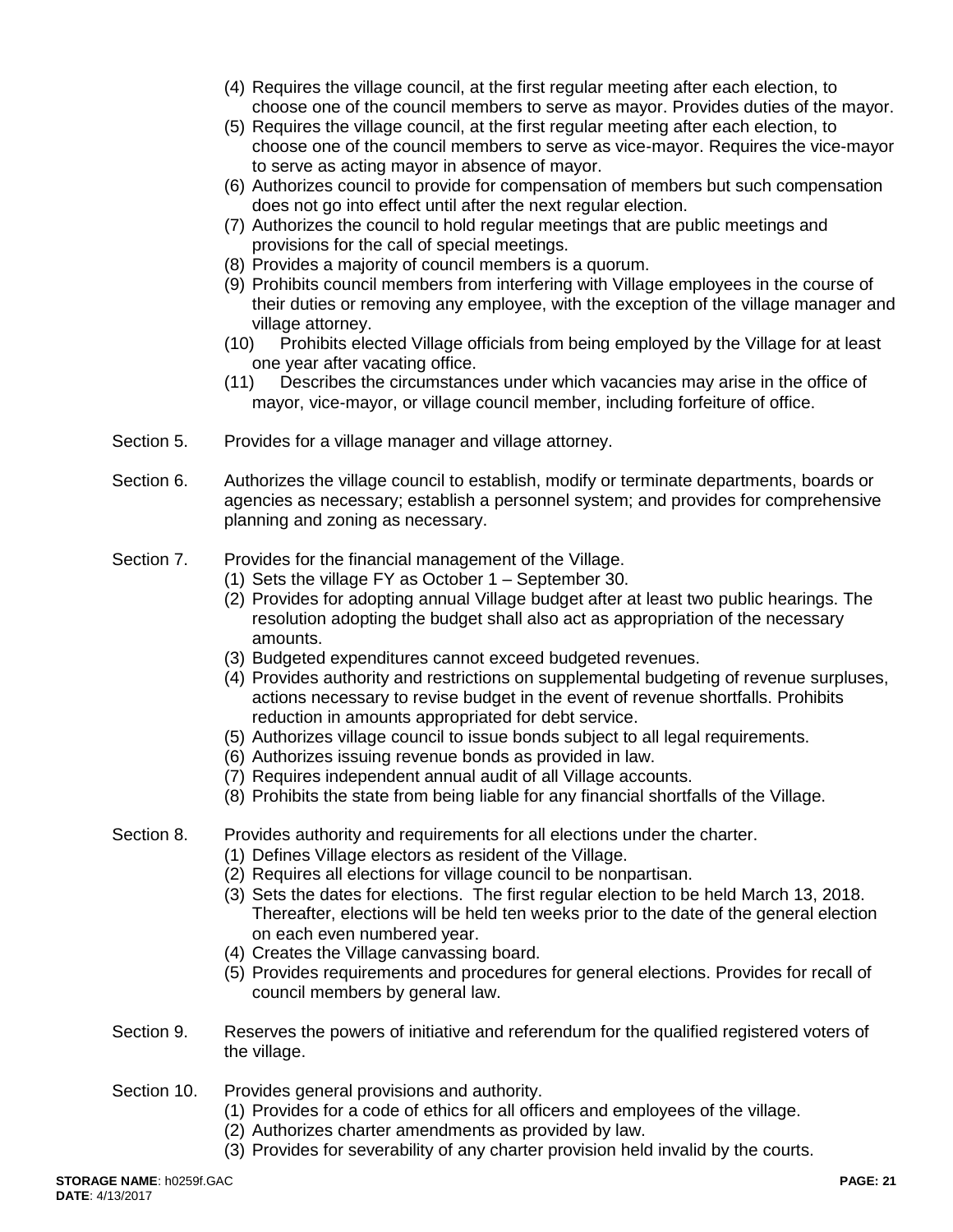- Section 11. Creates the transition schedule to implement the charter after the Village is created.
	- (1) Provides for the referendum on creating the Village to be held on November 7, 2017. Provides the ballot question.
	- (2) Provides for initial special election of council members. Provides for qualifications of candidates in the special election. Provides procedures for the election. Provides for terms of initial election and timing of subsequent general elections.
	- (3) Authorizes the village council to borrow money for first year expenses of government.
	- (4) Provides for all codes, ordinances, and resolutions of Martin County applicable to the Village to continue in effect as municipal codes, etc. until otherwise modified or replaced by the Village council.
	- (5) Provides for continuation of county ordinances, rules, regulations, as municipal ordinances, rules, and regulations until revised or rescinded by Village council.
	- (6) Provides for continuation of county comprehensive plan and land use ordinances as the Village's transitional plan and ordinances. Requires all planning functions, duties, and authority to be vested in the Village council. Limits amendments, revisions, rescinding provisions of county comprehensive plan applicable to Village.
	- (7) Provides Village is entitled to participate in state revenue sharing beginning on April 1, 2018. Provides for information on population estimates.
	- (8) Waives the requirements of s. 218.23(1), F.S., for purpose of conducting audits and financial reporting through Village FY 2018-2019.
	- (9) Authorizes the millage levied by special districts, pursuant to s. 218.23(1), F.S., related to ad valorem taxation, to be used for an indefinite period of time for purposes of calculating state revenue sharing for the Village.
	- (10) Provides for revenues under Martin County communication services tax to be shared with Village on a proportionate basis through January 1, 2019.
	- (11) Provides Village is entitled to receive local option gas tax revenues beginning October 1, 2018.
	- (12) Provides that contracts currently in existence for services and facilities may remain in effect until the council establishes independent services. Provides that solid waste contracts continue to be honored as required by s. 165.061(1)(f), F.S.
	- (13) Provides that portion of the Martin County Fire Rescue Municipal Service Taxing Unit within the boundaries of the Village shall continue until Village adopts a contrary ordinance.
	- (14) Provides Martin County Sheriff's Office will continue providing law enforcement services until Village adopts a contrary ordinance.
	- (15) Directs the Village, upon incorporation, to adopt ordinances and enter into local agreements with the county to address funding and taxation issue associated with the portion of the Martin County CRA that exists within the boundaries of the village.
- Section 12. Finds requirements for incorporation have been met except for the minimum population density requirement of s. 165.061(1)(c), F.S.
- Section 13. Provides act takes effect upon approval by majority of qualified electors voting in a referendum. Provides section 11, subsection (1), and section 13 take effect upon act becoming law. The bill provides for a referendum election to be held on November 7, 2017.

# **II. NOTICE/REFERENDUM AND OTHER REQUIREMENTS**

A. NOTICE PUBLISHED? Yes [] No [x]

 IF YES, WHEN? WHERE?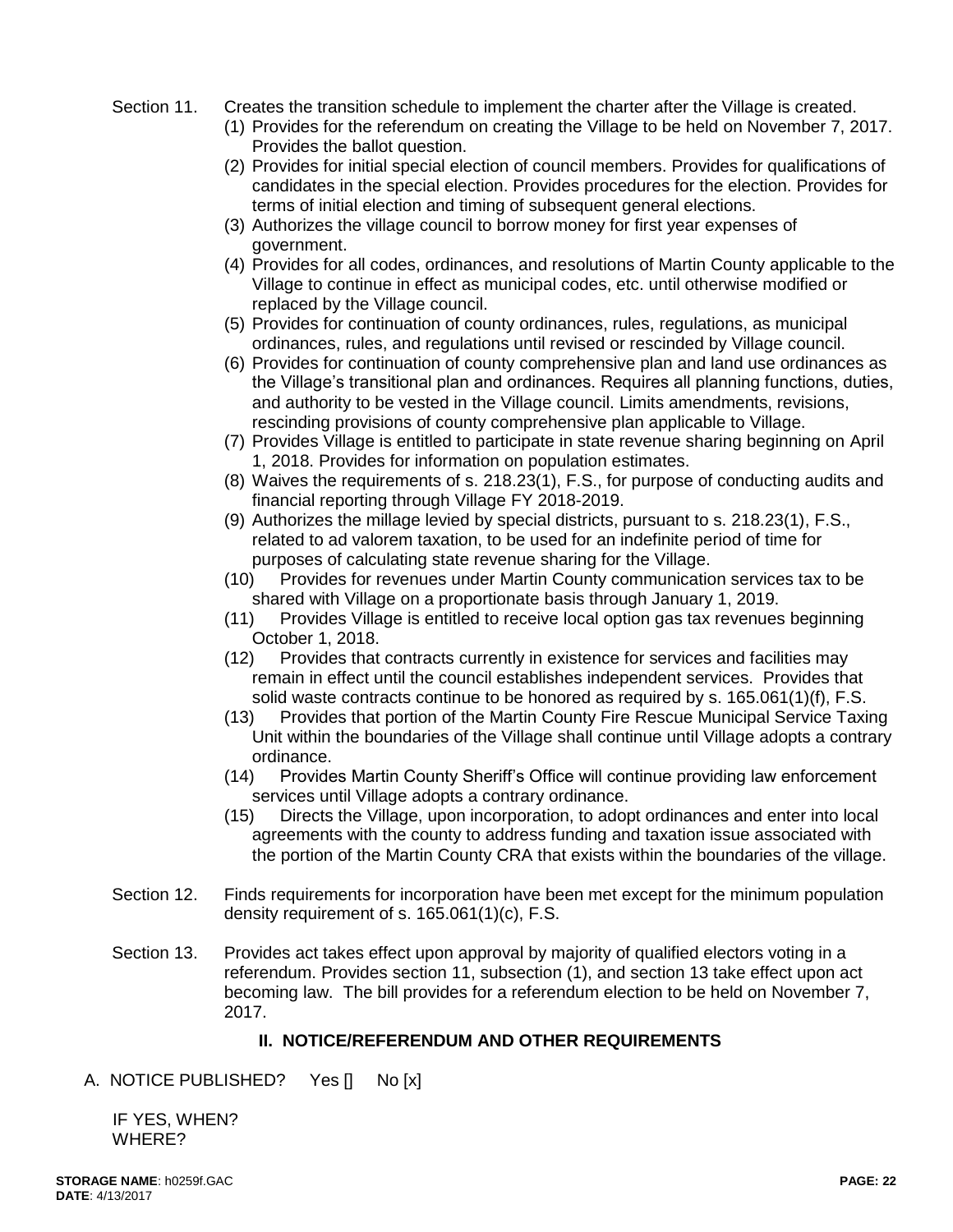B. REFERENDUM(S) REQUIRED? Yes [x] No []

IF YES, WHEN? November 7, 2017

- C. LOCAL BILL CERTIFICATION FILED? Yes, attached [x] No []
- D. ECONOMIC IMPACT STATEMENT FILED? Yes, attached [x] No []

# **III. COMMENTS**

A. CONSTITUTIONAL ISSUES:

None.

B. RULE-MAKING AUTHORITY:

The bill neither provides rulemaking authority nor requires implementation by executive branch rulemaking.

C. DRAFTING ISSUES OR OTHER COMMENTS:

None.

# **IV. AMENDMENTS/ COMMITTEE SUBSTITUTE CHANGES**

On March 21, 2017, the Local, Federal & Veterans Affairs Subcommittee adopted an amendment and reported the bill favorably as a committee substitute (CS). The amendment:

- Clarified procedures relating to the call of the referendum;
- Required the referendum election be held on November 7, 2017;
- Clarified that the first regular election of council members shall be held on March 13, 2018, and ten weeks prior to the general election on even-numbered years thereafter;
- Revised the qualifying period for council elections;
- Established the first council meeting to take place March 21, 2018, or the following Tuesday, if the election results have not yet been certified;
- Provided procedures for the selection of the council mayor;
- Revised the date in which the Village is entitled to participate in state revenue sharing from January 1, 2018, to April 1, 2018;
- Waived the requirements for conducting audits and financial reporting through Village FY 2018-2019; and
- Required the local communications services tax rate imposed by Martin County continue through January 1, 2019.

This analysis is drafted to the committee substitute as approved by the Local, Federal & Veterans Affairs Subcommittee.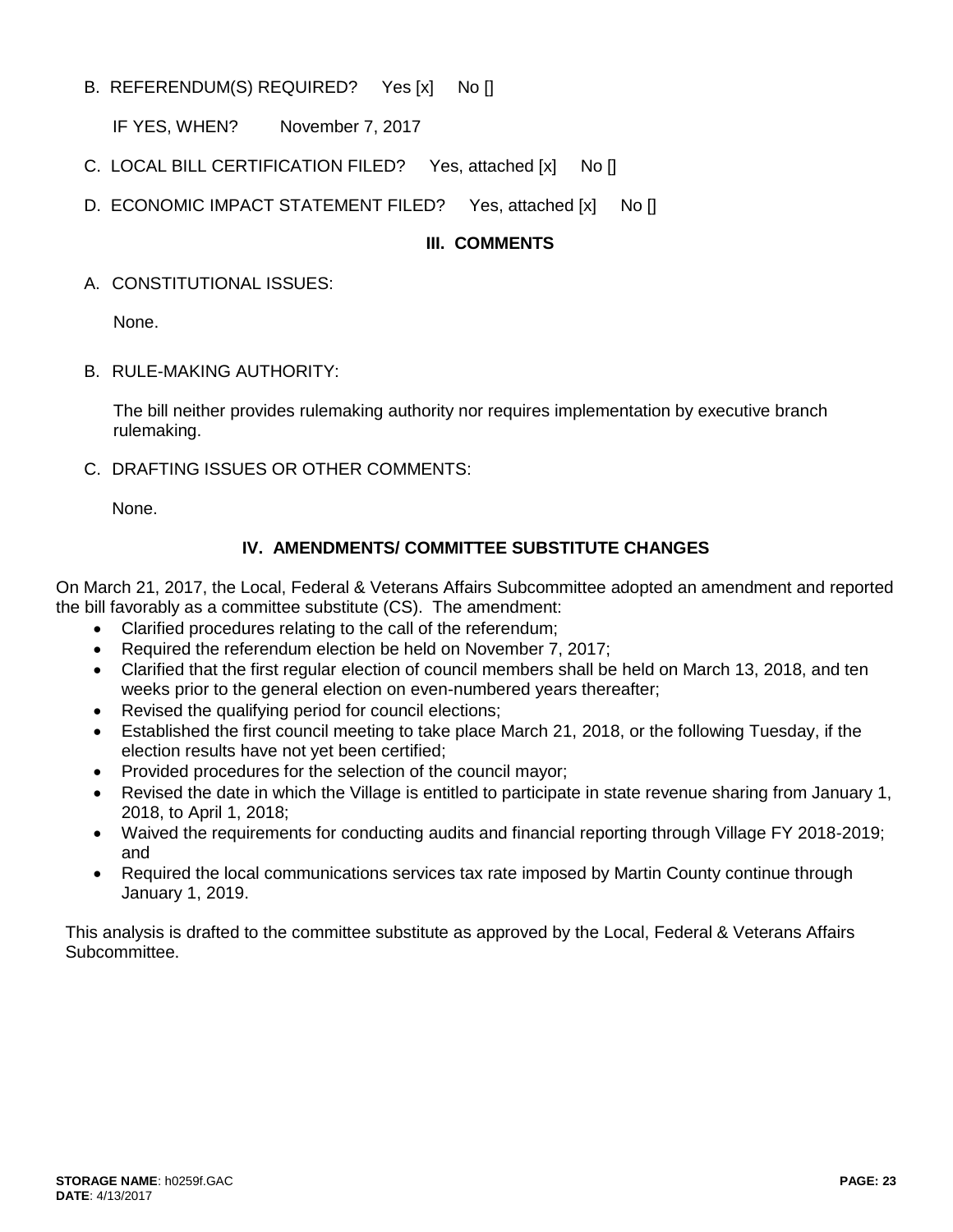# **APPENDIX A MATERIALS RECEIVED**

| <b>Document</b>                                                                                                                   | <b>Date</b> | <b>Author</b>                                              |
|-----------------------------------------------------------------------------------------------------------------------------------|-------------|------------------------------------------------------------|
| Village of Indiantown Incorporation Feasibility Study                                                                             | 8/2016      | Joseph Mazurkuewicz, Jr.<br><b>BJM Consulting, Inc.</b>    |
| Re: Indiantown Municipal Incorporation Feasibility<br><b>Study Review</b>                                                         | 9/27/2016   | <b>Local &amp; Federal Affairs</b><br>Committee            |
| Re: Indiantown Responses to September 27, 2016<br>Letter and Revised Map                                                          | 11/16/2016  | Joseph Mazurkuewicz, Jr.<br>BJM Consulting, Inc.           |
| Review of Proposed Village of Indiantown Municipal<br>Incorporation                                                               | 12/2/2016   | Dept. of Economic Opportunity                              |
| Memorandum: Proposed Incorporation - Village of<br>Indiantown, Martin County                                                      | 12/5/2016   | Department of Revenue                                      |
| Response to Request for Evaluation of Village of<br>Indiantown Incorporation Feasibility Study                                    | 12/5/2016   | Office of Economic and<br>Demographic Research             |
| <b>Economic Impact Statement</b>                                                                                                  | 1/17/2017   | Joseph Mazurkuewicz, Jr.<br><b>BJM Consulting, Inc.</b>    |
| Memorandum: Indiantown Economic Impact<br><b>Statement</b>                                                                        | 1/25/2017   | Local, Federal and Veterans<br><b>Affairs Subcommittee</b> |
| Re: Indiantown Responses to the Jan 25, 2017<br>Memo from Tracy Banner                                                            | 2/1/2017    | Joseph Mazurkuewicz, Jr.<br><b>BJM Consulting, Inc.</b>    |
| Village of Indiantown Incorporation Revised<br><b>Feasibility Study</b>                                                           | 2/13/2017   | Joseph Mazurkuewicz, Jr.<br><b>BJM Consulting, Inc.</b>    |
| <b>Revised Economic Impact Statement</b>                                                                                          | 2/13/2017   | Joseph Mazurkuewicz, Jr.<br>BJM Consulting, Inc.           |
| Re: HB 259 - Proposed Municipal Incorporation of<br>Indiantown; HB 261 - Proposed Municipal<br><b>Incorporation of Hobe Sound</b> | 2/15/2017   | Local, Federal and Veterans<br><b>Affairs Subcommittee</b> |
| Re: Indiantown/Hobe Sound Responses to the<br>February 15, 2017 Memo                                                              | 3/6/2017    | Joseph Mazurkuewicz, Jr.<br><b>BJM Consulting, Inc.</b>    |
| Re: HB 259 - Proposed Municipal Incorporation of<br>Indiantown; HB 261 - Proposed Municipal<br>Incorporation of Hobe Sound        | 3/10/2017   | Local, Federal and Veterans<br><b>Affairs Subcommittee</b> |
| RE: Hobe Sound Responses to the March 10, 2017<br><b>Memo from Eric Miller</b>                                                    | 3/14/2017   | Local, Federal and Veterans<br><b>Affairs Subcommittee</b> |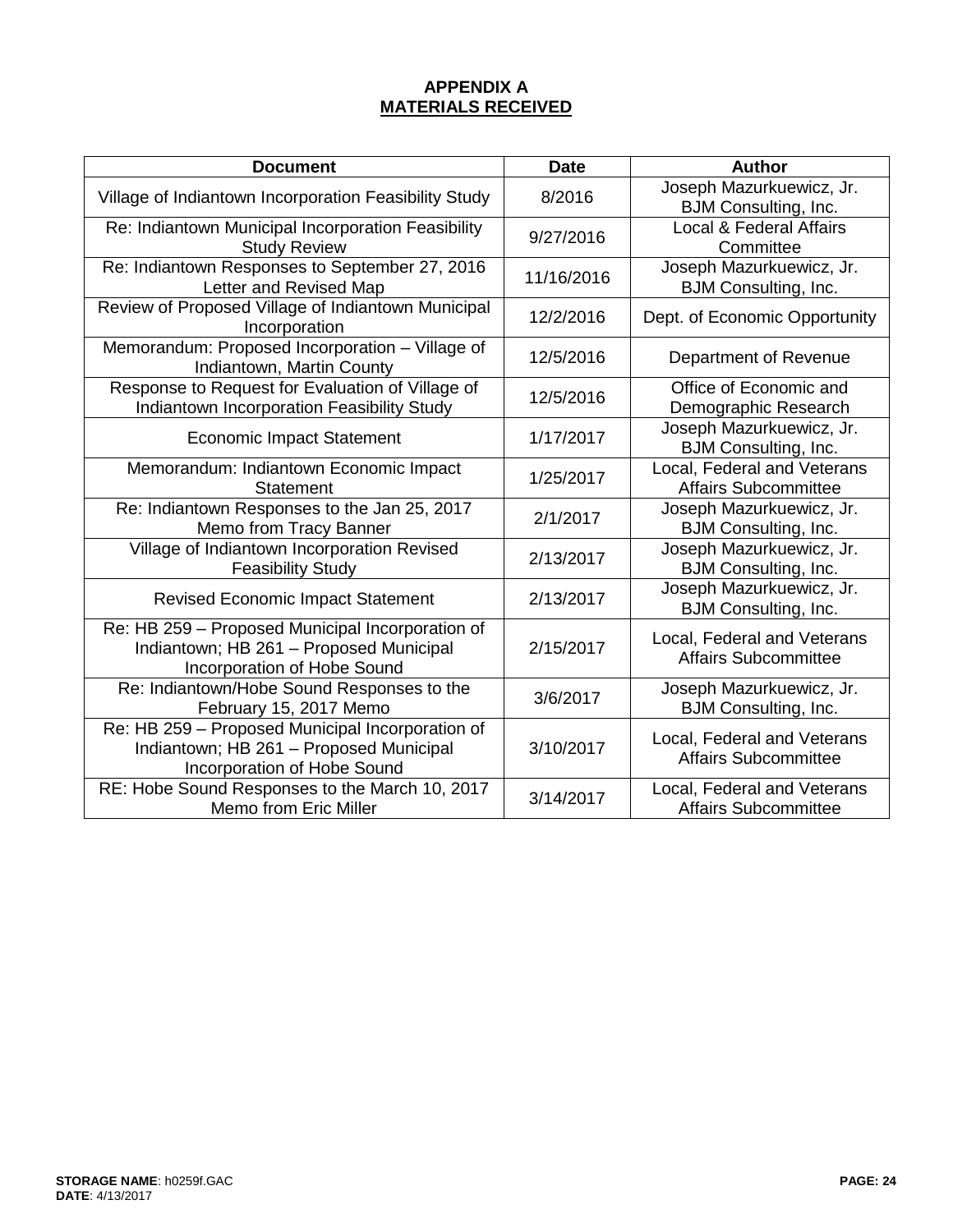### **APPENDIX B MAP OF PROPOSED AREA OF INCORPORATION**